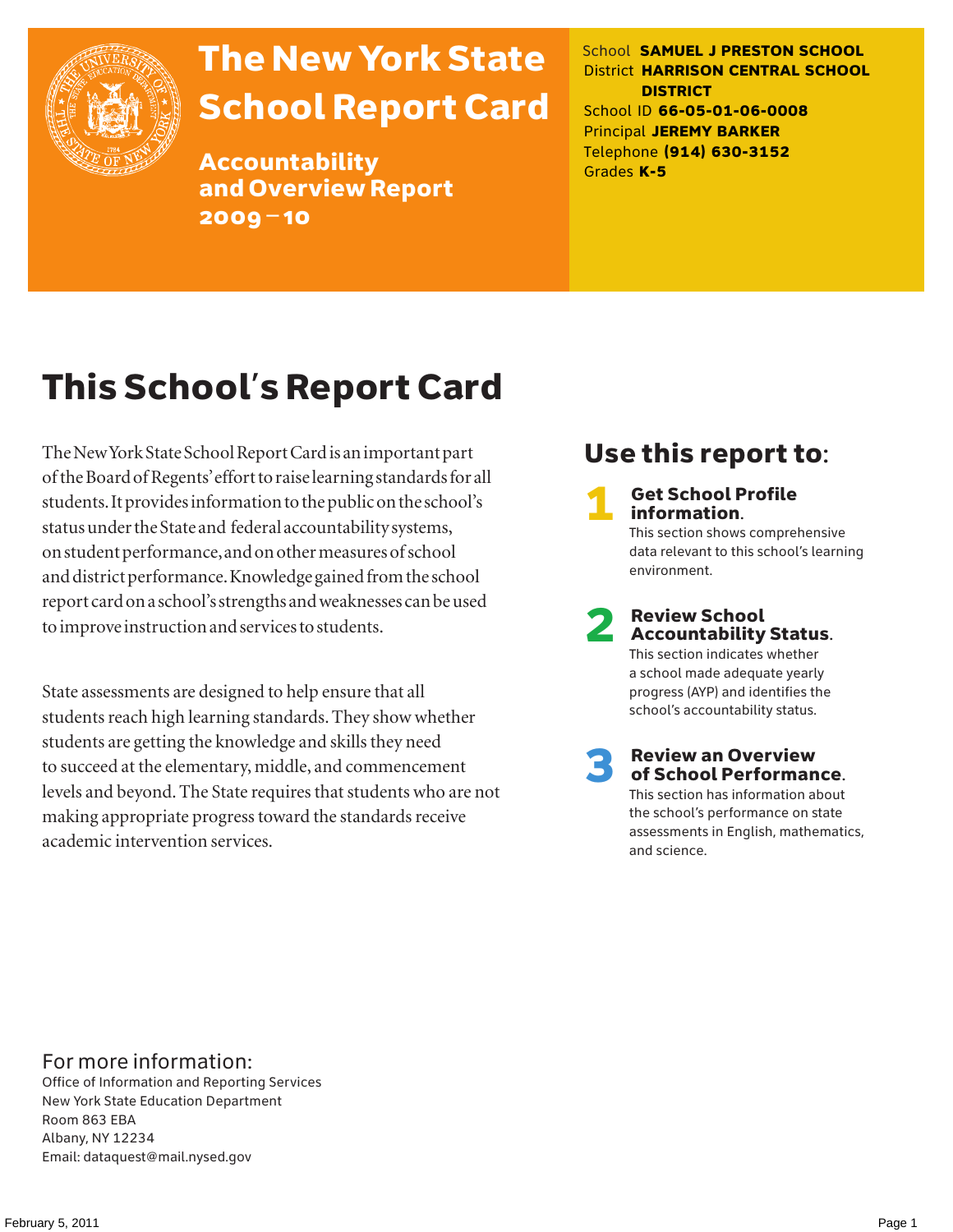School **SAMUEL J PRESTON SCHOOL** District **HARRISON CENTRAL SCHOOL DISTRICT** School ID **66-05-01-06-0008**

## School Profile

This section shows comprehensive data relevant to this school's learning environment, including information about enrollment, average class size, and teacher qualifications.

### Enrollment

|                            | $2007 - 08$ | 2008-09     | 2009-10 |
|----------------------------|-------------|-------------|---------|
| Pre-K                      | 0           | $\mathbf 0$ | 0       |
| Kindergarten               | 52          | 59          | 42      |
| Grade 1                    | 49          | 52          | 56      |
| Grade 2                    | 63          | 52          | 56      |
| Grade 3                    | 55          | 63          | 55      |
| Grade 4                    | 55          | 59          | 63      |
| Grade 5                    | 52          | 57          | 56      |
| Grade 6                    | 0           | 0           | 0       |
| <b>Ungraded Elementary</b> | 0           | 0           | 0       |
| Grade 7                    | 0           | 0           | 0       |
| Grade 8                    | 0           | 0           | 0       |
| Grade 9                    | 0           | 0           | 0       |
| Grade 10                   | 0           | 0           | 0       |
| Grade 11                   | 0           | 0           | 0       |
| Grade 12                   | 0           | 0           | 0       |
| <b>Ungraded Secondary</b>  | 0           | 0           | 0       |
| Total K-12                 | 326         | 342         | 328     |

## Enrollment Information

*Enrollment* counts are as of Basic Educational Data System (BEDS) day, which is typically the first Wednesday of October of the school year. Students who attend BOCES programs on a part-time basis are included in a school's enrollment. Students who attend BOCES on a full-time basis or who are placed full time by the district in an out-of-district placement are not included in a school's enrollment. Students classified by schools as "pre-first" are included in first grade counts.

### Average Class Size

|                      | $2007 - 08$ | 2008-09 | $2009 - 10$ |
|----------------------|-------------|---------|-------------|
| <b>Common Branch</b> | 18          | 19      | 19          |
| Grade 8              |             |         |             |
| English              |             |         |             |
| <b>Mathematics</b>   |             |         |             |
| Science              |             |         |             |
| Social Studies       |             |         |             |
| Grade 10             |             |         |             |
| English              |             |         |             |
| <b>Mathematics</b>   |             |         |             |
| Science              |             |         |             |
| Social Studies       |             |         |             |

### Average Class Size Information

*Average Class Size* is the total registration in specified classes divided by the number of those classes with registration. *Common Branch* refers to self-contained classes in Grades 1–6.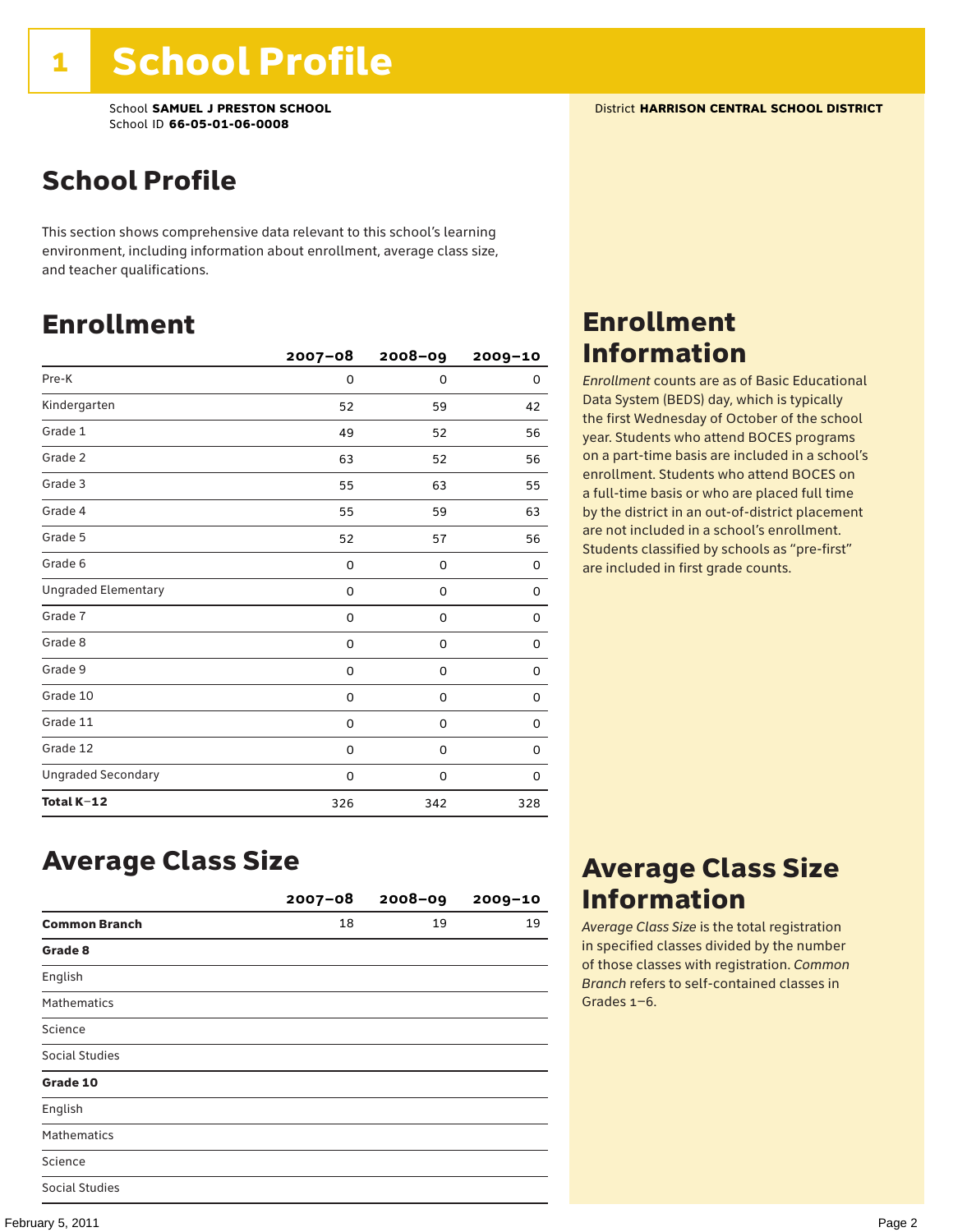## Demographic Factors

|                                                    | $2007 - 08$ |     | 2008-09 |     | $2009 - 10$ |      |
|----------------------------------------------------|-------------|-----|---------|-----|-------------|------|
|                                                    | #           | %   | #       | %   | #           | %    |
| Eligible for Free Lunch                            | 29          | 9%  | 33      | 10% | 41          | 13%  |
| Reduced-Price Lunch                                | 23          | 7%  | 14      | 4%  | 18          | 5%   |
| Student Stability*                                 |             | 92% |         | 91% |             | 100% |
| Limited English Proficient                         | 39          | 12% | 35      | 10% | 35          | 11%  |
| <b>Racial/Ethnic Origin</b>                        |             |     |         |     |             |      |
| American Indian or Alaska Native                   | 0           | 0%  | 0       | 0%  | 0           | 0%   |
| <b>Black or African American</b>                   | 3           | 1%  | 3       | 1%  | 3           | 1%   |
| Hispanic or Latino                                 | 102         | 31% | 107     | 31% | 102         | 31%  |
| Asian or Native<br>Hawaiian/Other Pacific Islander | 12          | 4%  | 13      | 4%  | 14          | 4%   |
| White                                              | 200         | 61% | 219     | 64% | 209         | 64%  |
| Multiracial                                        | 9           | 3%  | 0       | 0%  | 0           | 0%   |

 \* Available only at the school level.

### Attendance and Suspensions

|                            |   | $2006 - 07$   |    | $2007 - 08$   |   | $2008 - 09$ |  |
|----------------------------|---|---------------|----|---------------|---|-------------|--|
|                            | # | $\frac{0}{0}$ | #  | $\frac{0}{6}$ | # | $\%$        |  |
| Annual Attendance Rate     |   | 94%           |    | 96%           |   | 96%         |  |
| <b>Student Suspensions</b> |   | 1%            | 'n | 2%            |   | 1%          |  |

### Demographic Factors Information

*Eligible for Free Lunch* and *Reduced*-*Price Lunch* percentages are determined by dividing the number of approved lunch applicants by the Basic Educational Data System (BEDS) enrollment in full-day Kindergarten through Grade 12. *Eligible for Free Lunch* and *Limited English Proficient* counts are used to determine *Similar Schools* groupings within a *Need*/*Resource Capacity* category. *Student Stability* is the percentage of students in the highest grade in a school who were also enrolled in that school at any time during the previous school year. (For example, if School A, which serves Grades 6–8, has 100 students enrolled in Grade 8 this year, and 92 of those 100 students were also enrolled in School A last year, the stability rate for the school is 92 percent.)

### Attendance and Suspensions Information

*Annual Attendance Rate* is determined by dividing the school's total actual attendance by the total possible attendance for a school year. A school's actual attendance is the sum of the number of students in attendance on each day the school was open during the school year. Possible attendance is the sum of the number of enrolled students who should have been in attendance on each day the school was open during the school year. *Student Suspension* rate is determined by dividing the number of students who were suspended from school (not including in-school suspensions) for one full day or longer anytime during the school year by the Basic Educational Data System (BEDS) day enrollments for that school year. A student is counted only once, regardless of whether the student was suspended one or more times during the school year.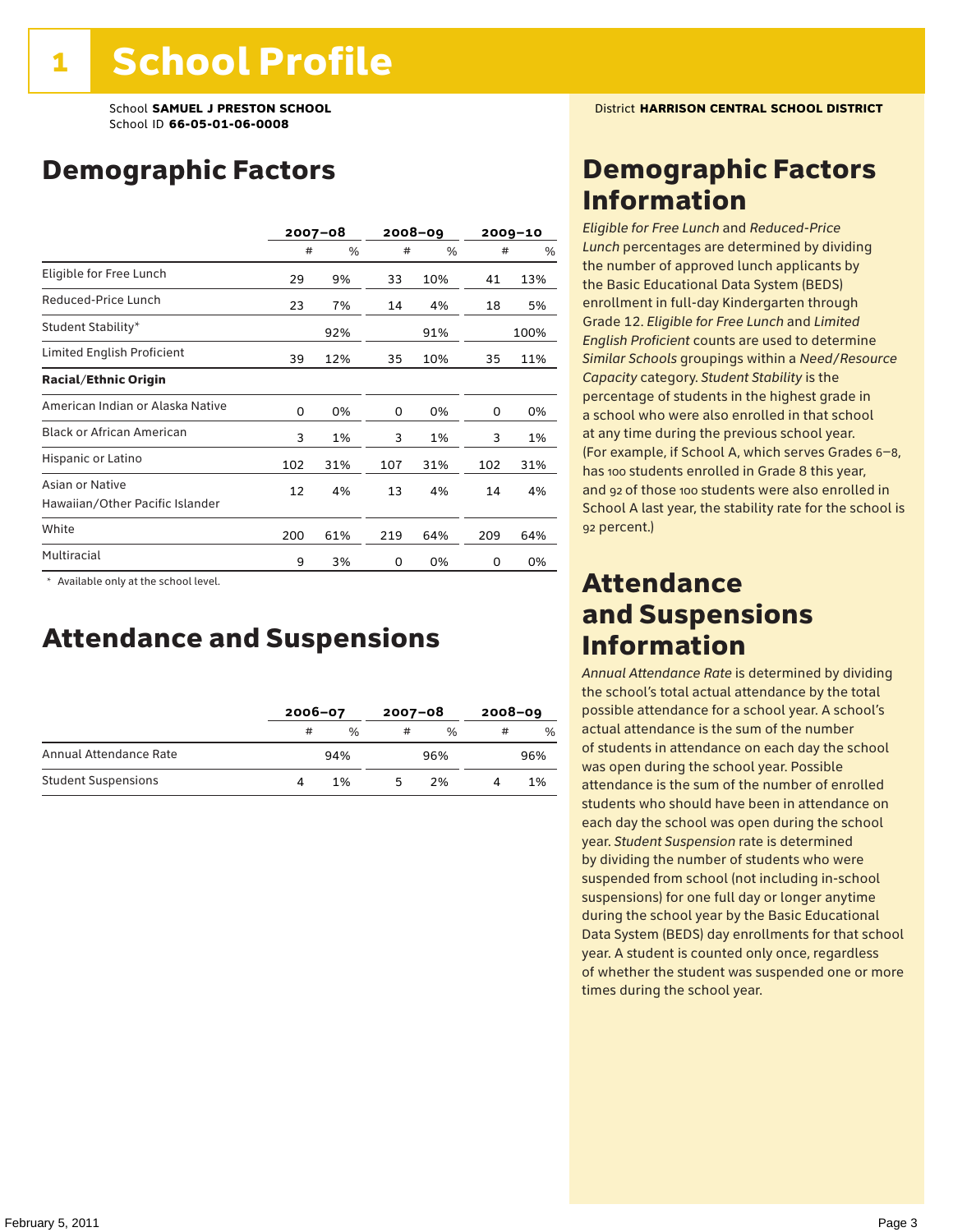## Teacher Qualifications

|                                                                                | $2007 - 08$ | $2008 - 09$ | $2009 - 10$ |
|--------------------------------------------------------------------------------|-------------|-------------|-------------|
| <b>Total Number of Teachers</b>                                                | 35          | 38          | 37          |
| Percent with No Valid<br><b>Teaching Certificate</b>                           | 0%          | 0%          | 0%          |
| Percent Teaching Out<br>of Certification                                       | 0%          | 0%          | 0%          |
| Percent with Fewer Than<br>Three Years of Experience                           | 17%         | 5%          | 3%          |
| Percentage with Master's Degree<br>Plus 30 Hours or Doctorate                  | 57%         | 55%         | 54%         |
| <b>Total Number of Core Classes</b>                                            | 42          | 48          | 45          |
| Percent Not Taught by Highly<br><b>Qualified Teachers in This School</b>       | 0%          | 0%          | 0%          |
| Percent Not Taught by Highly<br><b>Oualified Teachers in This District</b>     | 2%          | 0%          | 0%          |
| Percent Not Taught by Highly<br>Qualified in High-Poverty Schools<br>Statewide | 10%         | 8%          | 6%          |
| Percent Not Taught by Highly<br>Qualified in Low-Poverty Schools<br>Statewide  | 1%          | 1%          | 1%          |
| <b>Total Number of Classes</b>                                                 | 88          | 90          | 90          |
| Percent Taught by Teachers Without<br>Appropriate Certification                | 0%          | 0%          | 0%          |

### Teacher Turnover Rate

|                                                                       | $2006 - 07$ | 2007-08 | 2008-09 |
|-----------------------------------------------------------------------|-------------|---------|---------|
| Turnover Rate of Teachers with Fewer<br>than Five Years of Experience | 20%         | 22%     | 18%     |
| Turnover Rate of All Teachers                                         | 28%         | 11%     | 13%     |

### Staff Counts

|                                       | $2007 - 08$ | $2008 - 09$ | $2009 - 10$ |
|---------------------------------------|-------------|-------------|-------------|
| <b>Total Other Professional Staff</b> | ٩           |             |             |
| Total Paraprofessionals*              | N/A         | N/A         | N/A         |
| <b>Assistant Principals</b>           | Ω           |             |             |
| Principals                            |             |             |             |

\* Not available at the school level.

### Teacher Qualifications Information

The *Percent Teaching Out of Certification* is the percent doing so more than on an incidental basis; that is, the percent teaching for more than five periods per week outside certification.

*Core Classes* are primarily K-6 common branch, English, mathematics, science, social studies, art, music, and foreign languages. To be *Highly Qualified*, a teacher must have at least a Bachelor's degree, be certified to teach in the subject area, and show subject matter competency. A teacher who taught one class outside of the certification area(s) is counted as Highly Qualified provided that 1) the teacher had been determined by the school or district through the HOUSSE process or other state-accepted methods to have demonstrated acceptable subject knowledge and teaching skills and 2) the class in question was not the sole assignment reported. Credit for incidental teaching does not extend beyond a single assignment. Independent of Highly Qualified Teacher status, any assignment for which a teacher did not hold a valid certificate still registers as teaching out of certification. High-poverty and low-poverty schools are those schools in the upper and lower quartiles, respectively, for percentage of students eligible for a free or reduced-price lunch.

### Teacher Turnover Rate Information

*Teacher Turnover Rate* for a specified school year is the number of teachers in that school year who were not teaching in the following school year divided by the number of teachers in the specified school year, expressed as a percentage.

### Staff Counts Information

*Other Professionals* includes administrators, guidance counselors, school nurses, psychologists, and other professionals who devote more than half of their time to non-teaching duties. Teachers who are shared between buildings within a district are reported on the district report only.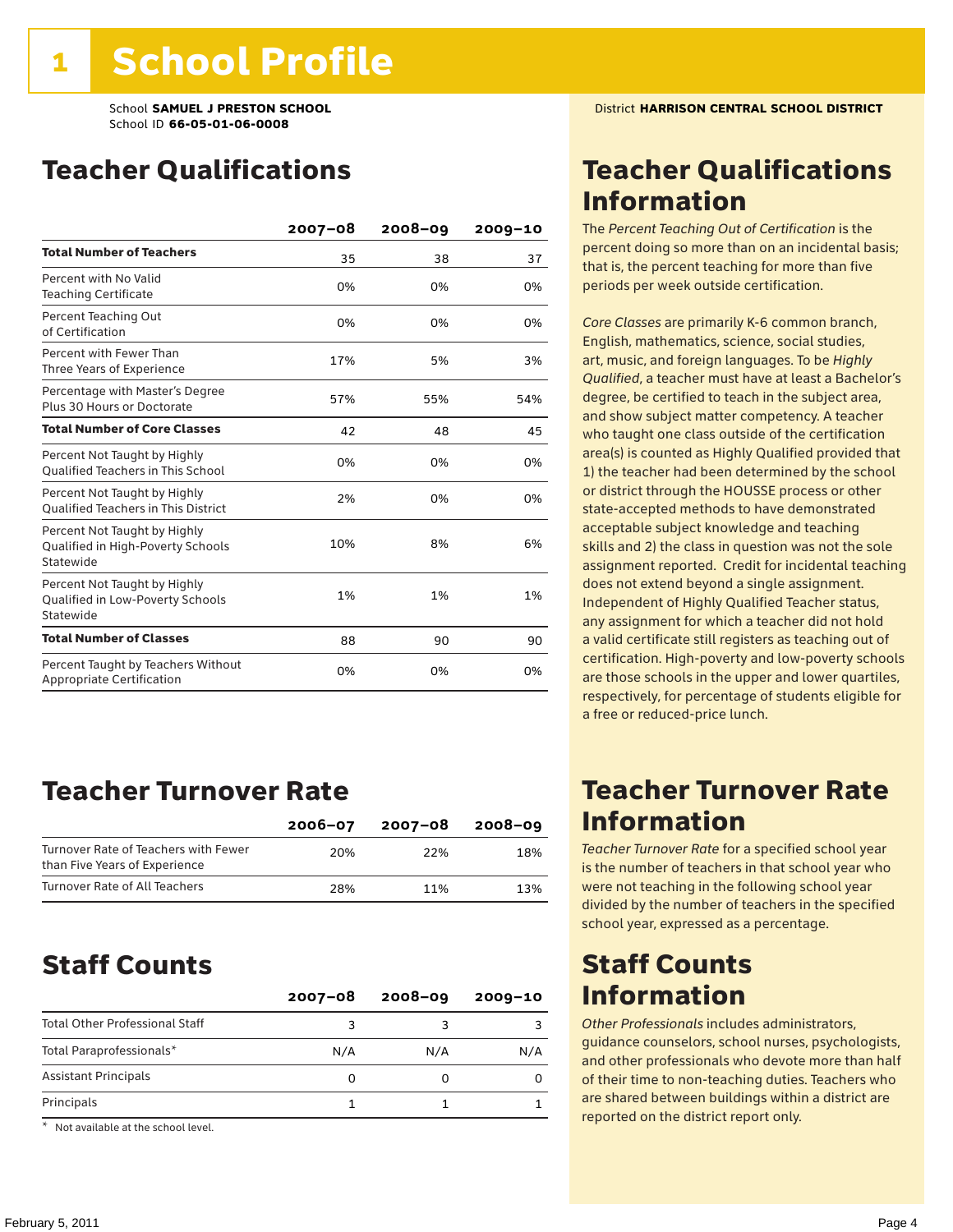english language arts

MATHEMATICS THIRD INDICATOR

## Understanding How Accountability Works in New York State

The federal No Child Left Behind (NCLB) Act requires that states develop and report on measures of student proficiency in 1) English language arts (ELA), in 2) mathematics, and on 3) a third indicator. In New York State in 2009–10, the third indicator is science at the elementary/middle level and graduation rate at the secondary level. Schools or districts that meet predefined goals on these measures are making Adequate Yearly Progress (AYP).



#### 1 English Language Arts (ELA)

To make AYP in ELA, every accountability group must make AYP. For a group to make AYP, it must meet the participation *and* the performance criteria.

#### A Participation Criterion

At the elementary/middle level, 95 percent of Grades 3–8 students enrolled during the test administration period in each group with 40 or more students must be tested on the New York State Testing Program (NYSTP) in ELA or, if appropriate, the New York State English as a Second Language Achievement Test (NYSESLAT), or the New York State Alternate Assessment (NYSAA) in ELA. At the secondary level, 95 percent of seniors in 2009–10 in each accountability group with 40 or more students must have taken an English examination that meets the students' graduation requirement.

#### B Performance Criterion

At the elementary/middle level, the Performance Index (PI) of each group with 30 or more continuously enrolled tested students must equal or exceed its Effective Annual Measurable Objective (AMO) or the group must make Safe Harbor. (NYSESLAT is used only for participation.) At the secondary level, the PI of each group in the 2006 cohort with 30 or more members must equal or exceed its Effective AMO or the group must make Safe Harbor. To make Safe Harbor, the PI of the group must equal or exceed its Safe Harbor Target and the group must qualify for Safe Harbor using the third indicator, science or graduation rate.

#### 2 Mathematics

The same criteria for making AYP in ELA apply to mathematics. At the elementary/middle level, the measures used to determine AYP are the NYSTP and the NYSAA in mathematics. At the secondary level, the measures are mathematics examinations that meet the students' graduation requirement.

#### 3 Third Indicator

In addition to English language arts and mathematics, the school must also make AYP in a third area of achievement. This means meeting the criteria in science at the elementary/middle level and the criteria in graduation rate at the secondary level.

Elementary/Middle-Level Science: To make AYP, the All Students group must meet the participation criterion *and* the performance criterion.

#### A Participation Criterion

Eighty percent of students in Grades 4 and/or 8 enrolled during the test administration period in the All Students group, if it has 40 or more students, must be tested on an accountability measure. In Grade 4, the measures are the Grade 4 elementary-level science test and the Grade 4 NYSAA in science. In Grade 8 science, the measures are the Grade 8 middle-level science test, Regents science examinations, and the Grade 8 NYSAA in science.

#### B Performance Criterion

The PI of the All Students group, if it has 30 or more students, must equal or exceed the State Science Standard (100) or the Science Progress Target.

Qualifying for Safe Harbor in Elementary/Middle-Level ELA and Math: To qualify, the group must meet both the participation criterion and the performance criterion in science.

Secondary-Level Graduation Rate: For a school to make AYP in graduation rate, the percent of students in the 2005 graduation-rate total cohort in the All Students group earning a local or Regents diploma by August 31, 2009 must equal or exceed the Graduation-Rate Standard (80%) or the Graduation-Rate Progress Target.

Qualifying for Safe Harbor in Secondary-Level ELA and Math: To qualify, the percent of the 2005 graduation-rate total cohort earning a local or Regents diploma by August 31, 2009 must equal or exceed the Graduation-Rate Standard (80%) or the Graduation-Rate Progress Target for that group.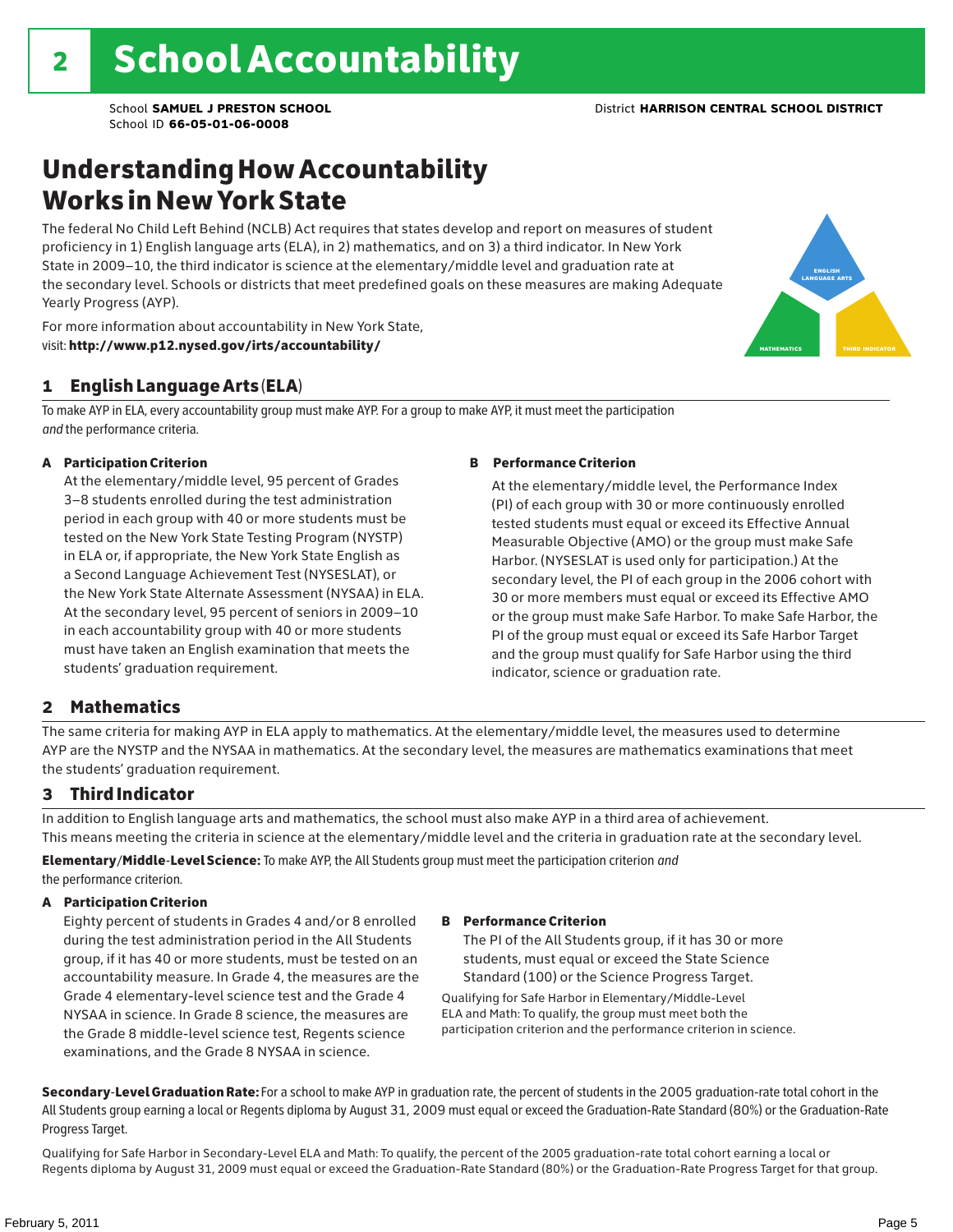## Useful Terms for Understanding Accountability

#### 12th Graders

The count of 12th graders enrolled during the 2009–10 school year used to determine the Percentage Tested for the Participation part of the AYP determination for secondarylevel ELA and mathematics. These are the first numbers in the parentheses after the subgroup label on the secondary-level ELA and mathematics pages.

#### 2006 Cohort

The count of students in the 2006 accountability cohort used to determine the Performance Index for the Test Performance part of the AYP determination for secondary-level ELA and mathematics. These are the second numbers in the parentheses after the subgroup label on the secondary-level ELA and mathematics pages.

#### Accountability Cohort for English and Mathematics

The accountability cohort is used to determine if a school or district met the performance criterion in secondary-level ELA and mathematics. The 2006 school accountability cohort consists of all students who first entered Grade 9 anywhere in the 2006–07 school year, and all ungraded students with disabilities who reached their seventeenth birthday in the 2006–07 school year, who were enrolled on October 7, 2009 and did not transfer to a diploma granting program. Students who earned a high school equivalency diploma or were enrolled in an approved high school equivalency preparation program on June 30, 2010, are not included in the 2006 school accountability cohort. The 2006 district accountability cohort consists of all students in each school accountability cohort plus students who transferred within the district after BEDS day plus students who were placed outside the district by the Committee on Special Education or district administrators and who met the other requirements for cohort membership. Cohort is defined in Section 100.2 (p) (16) of the Commissioner's Regulations.

#### Adequate Yearly Progress (AYP)

Adequate Yearly Progress (AYP) indicates satisfactory progress by a district or a school toward the goal of proficiency for all students.

#### Annual Measurable Objective (AMO)

The Annual Measurable Objective (AMO) is the Performance Index value that signifies that an accountability group is making satisfactory progress toward the goal that 100 percent of students will be proficient in the State's learning standards for English language arts and mathematics by 2013–14. The AMOs for each grade level will be increased as specified in CR100.2(p) (14) and will reach 200 in 2013–14. (See Effective AMO for further information.)

#### Continuous Enrollment

The count of continuously enrolled tested students used to determine the Performance Index for the Test Performance part of the AYP determination for elementary/middle-level ELA, mathematics, and science. These are the second numbers in the parentheses after the subgroup label on the elementary/ middle-level ELA, mathematics, and science pages.

#### Continuously Enrolled Students

At the elementary/middle level, continuously enrolled students are those enrolled in the school or district on BEDS day (usually the first Wednesday in October) of the school year until the test administration period. At the secondary level, all students who meet the criteria for inclusion in the accountability cohort are considered to be continuously enrolled.

#### Effective Annual Measurable Objective (Effective AMO)

The Effective Annual Measurable Objective is the Performance Index (PI) value that each accountability group within a school or district is expected to achieve to make AYP. The Effective AMO is the lowest PI that an accountability group of a given size can achieve in a subject for the group's PI not to be considered significantly different from the AMO for that subject. If an accountability group's PI equals or exceeds the Effective AMO, it is considered to have made AYP. A more complete definition of Effective AMO and a table showing the PI values that each group size must equal or exceed to make AYP are available at www.p12.nysed.gov/irts.

#### Graduation Rate

The Graduation Rate on the Graduation Rate page is the percentage of the 2005 cohort that earned a local or Regents diploma by August 31, 2009.

#### Graduation-Rate Total Cohort

The Graduation-Rate Total Cohort, shown on the Graduation Rate page, is used to determine if a school or district made AYP in graduation rate. For the 2009–10 school year, this cohort is the 2005 graduation-rate total cohort. The 2005 total cohort consists of all students who first entered Grade 9 anywhere in the 2005–06 school year, and all ungraded students with disabilities who reached their seventeenth birthday in the 2005–06 school year, and who were enrolled in the school/ district for five months or longer or who were enrolled in the school/district for less than five months but were previously enrolled in the same school/district for five months or longer between the date they first entered Grade 9 and the date they last ended enrollment. A more detailed definition of graduation-rate cohort can be found in the SIRS Manual at

#### http://www.p12.nysed.gov/irts/sirs/.

For districts and schools with fewer than 30 graduation-rate total cohort members in the All Students group in 2009–10, data for 2008–09 and 2009–10 for accountability groups were combined to determine counts and graduation rates. Groups with fewer than 30 students in the graduation-rate total cohort are not required to meet the graduation-rate criterion.

#### Limited English Proficient

For all accountability measures, if the count of LEP students is equal to or greater than 30, former LEP students are also included in the performance calculations.

#### Non-Accountability Groups

Female, Male, and Migrant groups are not part of the AYP determination for any measure.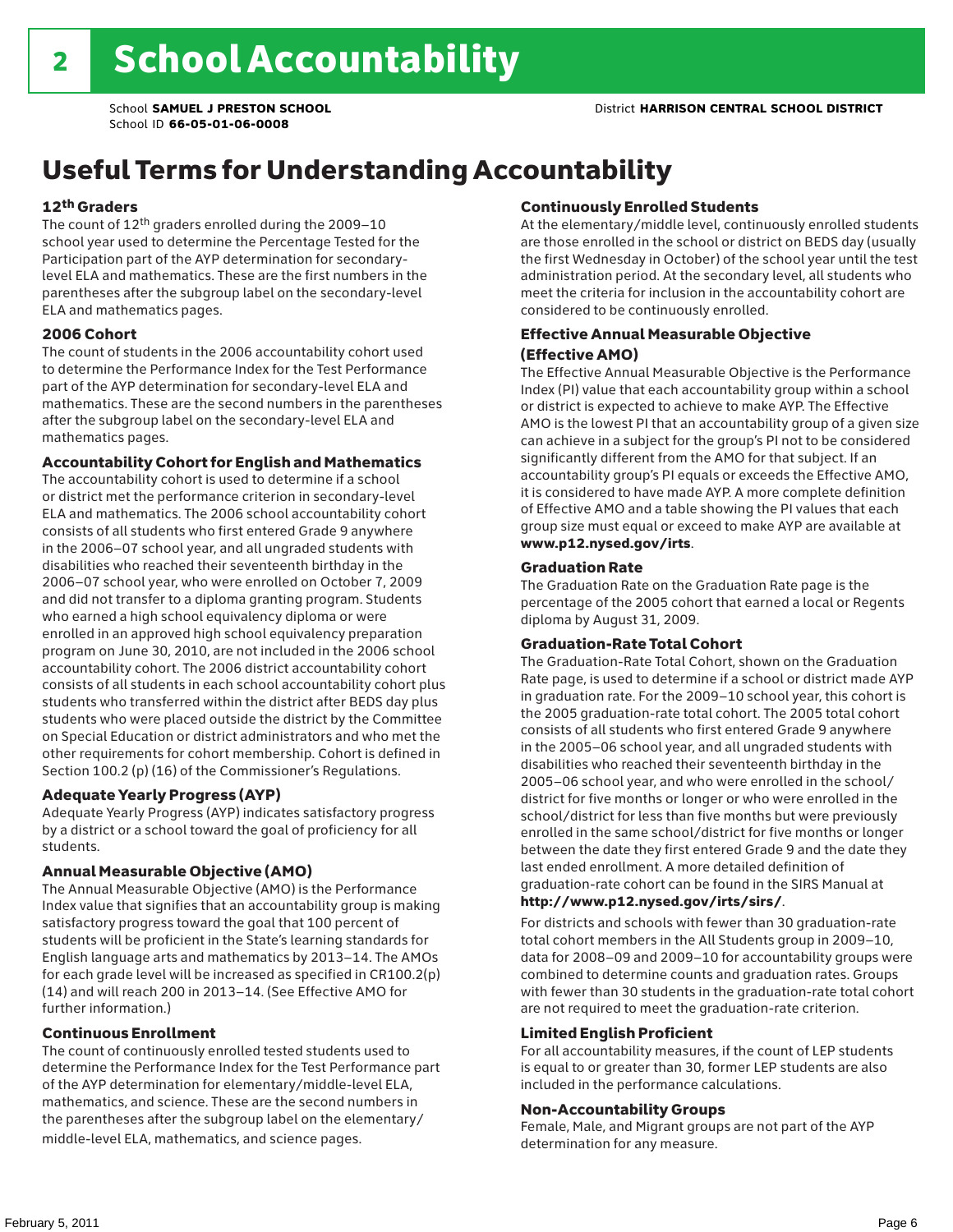## Useful Terms for Understanding Accountability (continued)

#### Participation

Accountability groups with fewer than 40 students enrolled during the test administration period (for elementary/middlelevel ELA, math, and science) or fewer than 40 12th graders (for secondary-level ELA and mathematics) are not required to meet the participation criterion. If the Percentage Tested for an accountability group fell below 95 percent for ELA and math or 80 percent for science in 2009–10, the participation enrollment ("Total" or "12th Graders") shown in the tables is the sum of 2008–09 and 2009–10 participation enrollments and the "Percentage Tested" shown is the weighted average of the participation rates over those two years.

#### Performance Index (PI)

A Performance Index is a value from 0 to 200 that is assigned to an accountability group, indicating how that group performed on a required State test (or approved alternative) in English language arts, mathematics, or science. Student scores on the tests are converted to four performance levels, from Level 1 to Level 4. (See performance level definitions on the Overview summary page.) At the elementary/middle level, the PI is calculated using the following equation:

100 × [(Count of Continuously Enrolled Tested Students Performing at Levels 2, 3, and  $4 +$  the Count at Levels 3 and  $4) \div$ Count of All Continuously Enrolled Tested Students]

At the secondary level, the PI is calculated using the following equation:

100 × [(Count of Cohort Members Performing at Levels 2, 3, and 4 + the Count at Levels 3 and 4) ÷ Count of All Cohort Members]

A list of tests used to measure student performance for accountability is available at www.p12.nysed.gov/irts.

#### Progress Targets

For accountability groups below the State Standard in science or graduation rate, the Progress Target is an alternate method for making AYP or qualifying for Safe Harbor in English language arts and mathematics based on improvement over the previous year's performance.

*Science:* The current year's Science Progress Target is calculated by adding one point to the previous year's Performance Index (PI). Example: The 2009–10 Science Progress Target is calculated by adding one point to the 2008–09 PI.

*Graduation Rate*: The Graduation-rate Progress Target is calculated by determining a 20% gap reduction between the rate of the previous year's graduation-rate cohort and the state standard. Example: The 2009–10 Graduation-Rate Progress Target = [(80 – percentage of the 2004 cohort earning a local or Regents diploma by August 31, 2008)  $\times$  0.20] + percentage of the 2004 cohort earning a local or Regents diploma by August 31, 2008.

Progress Targets are provided for groups whose PI (for science) or graduation rate (for graduation rate) is below the State Standard.

#### Safe Harbor Targets

Safe Harbor provides an alternate means to demonstrate AYP for accountability groups that do not achieve their EAMOs in English or mathematics. The 2009–10 safe harbor targets are calculated using the following equation: 2008–09 PI + (200 – the 2008–09 PI) × 0.10

Safe Harbor Targets are provided for groups whose PI is less than the EAMO.

#### Safe Harbor Qualification (‡)

On the science page, if the group met both the participation and the performance criteria for science, the Safe Harbor Qualification column will show "Qualified." If the group did not meet one or more criteria, the column will show "Did not qualify." A "‡" symbol after the 2009–10 Safe Harbor Target on the elementary/middle- or secondary-level ELA or mathematics page indicates that the student group did not make AYP in science (elementary/middle level) or graduation rate (secondary level) and; therefore, the group did not qualify for Safe Harbor in ELA or mathematics.

#### State Standard

The criterion value that represents minimally satisfactory performance (for science) or a minimally satisfactory percentage of cohort members earning a local or Regents diploma (for graduation rate). In 2009–10, the State Science Standard is a Performance Index of 100; the State Graduation-Rate Standard is 80%. The Commissioner may raise the State Standard at his discretion in future years.

#### Students with Disabilities

For all measures, if the count of students with disabilities is equal to or greater than 30, former students with disabilities are also included in the performance calculations.

#### Test Performance

For districts and schools with fewer than 30 continuously enrolled tested students (for elementary/middle-level ELA, math, and science) or fewer than 30 students in the 2006 cohort (for secondary-level ELA and mathematics) in the All Students group in 2009–10, data for 2008–09 and 2009–10 for accountability groups were combined to determine counts and Performance Indices. For districts and schools with 30 or more continuously enrolled students/2006 cohort members in the All Students group in 2009–10, student groups with fewer than 30 members are not required to meet the performance criterion. This is indicated by a "—" in the Test Performance column in the table.

#### Total

The count of students enrolled during the test administration period used to determine the Percentage Tested for the Participation part of the AYP determination for elementary/ middle-level ELA, mathematics, and science. These are the first numbers in the parentheses after the subgroup label on the elementary/middle-level ELA, mathematics, and science pages. For accountability calculations, students who were excused from testing for medical reasons in accordance with federal NCLB guidance are not included in the count.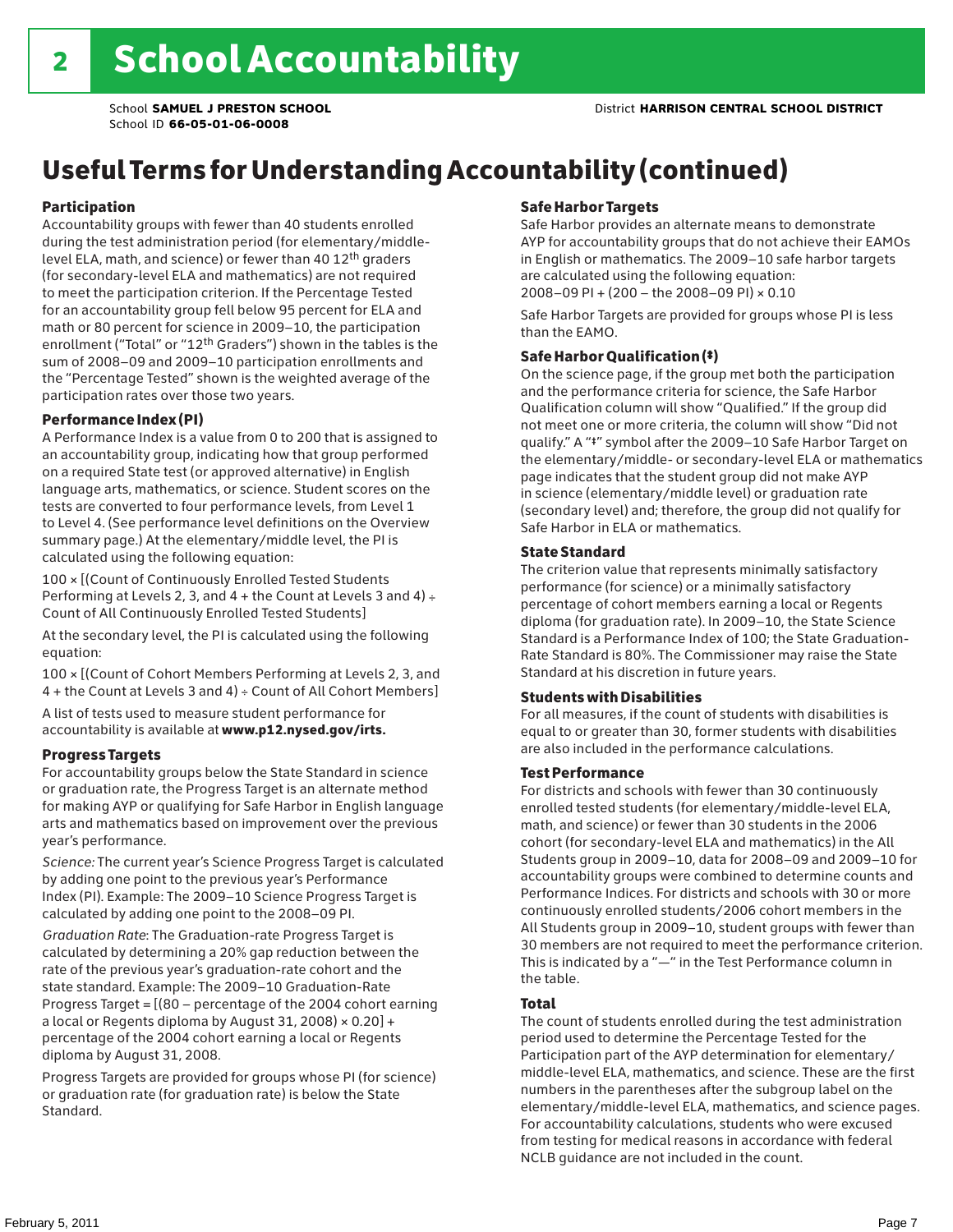### Understanding Your School Accountability Status

New York State participates in the Differentiated Accountability pilot program, as approved by the United States Department of Education in January 2009. Under this program, each public school in the State is assigned an accountability "phase" (Good Standing, Improvement, Corrective Action, or Restructuring) and, for schools not in Good Standing, a "category" (Basic, Focused, or Comprehensive) for each measure for which the school is accountable. Accountability measures for schools at the elementary/middle level are English language arts (ELA), mathematics, and science; at the secondary level, they are ELA, mathematics, and graduation rate. Generally, the school's overall accountability status is its most advanced accountability phase and its highest category within that phase. A school in any year of the phase (that is not Good Standing) that makes AYP for the measure remains in the same phase/category the following year. An identified school that makes AYP in the identified measure for two consecutive years returns to Good Standing. Once a school is identified with a category within a phase, it cannot move to a less intensive category in the following school year within that phase.

Each school district with one or more Title I schools and each Title I charter school designated as Improvement (year 1 and year 2), Corrective Action, or Restructuring must make Supplemental Educational Services available for eligible students in the identified Title I school(s). A school district with one or more schools designated as Improvement (year 2), Corrective Action, or Restructuring must also provide Public School Choice to eligible students in identified Title I school(s). For more information on the Differentiated Accountability program and a list of interventions for schools not in Good Standing,

see http://www.p12.nysed.gov/nyc/APA/Differentiated\_Accountability/DA\_home.html.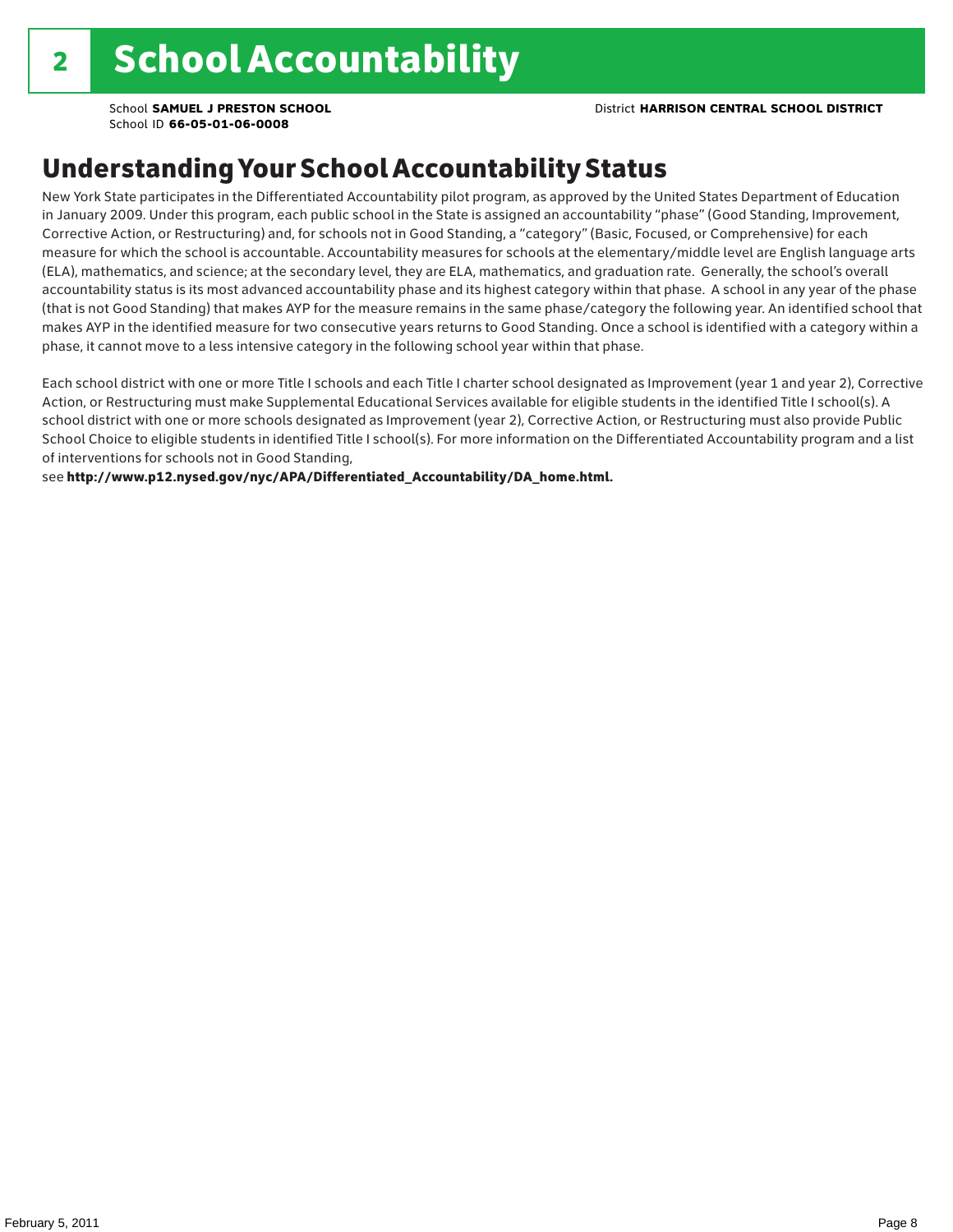## Understanding Your School Accountability Status (continued)

#### Phase **Phase** Phase/Category

Good Standing A school that has not been designated as Improvement, Corrective Action, or Restructuring.

Improvement (year 1) A school that failed to make AYP for two consecutive years on the same accountability measure; or a school that was designated as Improvement (year 1) in the current school year that made AYP for the identified measure and is in Good Standing.

Improvement (year 2) A school that was designated as a school in Improvement (year 1) in the current school year and failed to make AYP on the same accountability measure for which it was identified; or a school that was designated as Improvement (year 2) in the current school year that made AYP for the identified measure.

Corrective Action (year 1) A school that was designated as a school in Improvement (year 2) in the current school year and failed to make AYP on the same accountability measure for which it was identified; or a school that was designated as Corrective Action (year 1) in the current school year that made AYP for the identified

#### Improvement/Basic:

A school that failed to make AYP in ELA and/or math for one accountability group, but made AYP for the All Students group; or a school that failed to make AYP in only science or graduation rate. Improvement/Focused:

A school that failed to make AYP in ELA and/or math for more than one accountability group, but made AYP for the All Students group; or a school whose worst status is Improvement/Basic for at least two measures.

#### Improvement/Comprehensive:

A school that failed to make AYP in ELA and/or math for the All Students group; or a school that failed to make AYP in ELA and/or math for every accountability group for which there are at least two, but made AYP for the All Students group; or a school that failed to make AYP in ELA and/or math AND in science or graduation rate.

#### Corrective Action or Restructuring/Focused:

A school that failed to make AYP in ELA and/or math for one or more accountability groups, but made AYP for the All Students group; or a school that failed to make AYP in science or graduation rate but made AYP in ELA and math.

measure. Corrective Action (year 2) A school that was designated as a school in Corrective Action (year 1) in the current school year that failed to make AYP on the same accountability measure for which it was identified; or a school that was designated as Corrective Action (year 2) in the current school year that made AYP for the identified measure.

Restructuring (year 1) A school that was designated as a school in Corrective Action (year 2) in the current school year and failed to make AYP on the same accountability measure for which it was identified; or a school that was designated as Restructuring (year 1) in the current school year that made AYP for the identified measure. Restructuring (year 2) A school that was designated as a school in Restructuring (year 1) in the current school year that failed to make AYP on the same accountability measure for which it was identified; or a school that was designated as Restructuring (year 2) in the current school year that made AYP for the identified measure. Restructuring (Advanced) A school that was designated as a school in Restructuring (year 2) in the current school year that failed to make AYP on the same accountability measure for which it was identified; or a school that was designated as Restructuring (Advanced) in the current school year that made AYP for the identified measure.

Corrective Action or Restructuring/Comprehensive: A school that failed to make AYP in ELA and/or math for the All Students group; or a school that failed to make AYP in ELA and/or math for every accountability group except the All Students group for which there are at least two, but made AYP for the All Students group; or a school that failed to make AYP in ELA and/or math AND in science or graduation rate.

SURR: A school that is identified for registration review (SURR) during a school year in which it is designated as a school in Improvement or Corrective Action shall, in the next school year, be designated as Restructuring (year 1)/Comprehensive.

Pending - A school's status is "Pending" if the school requires special evaluation procedures and they have not yet been completed.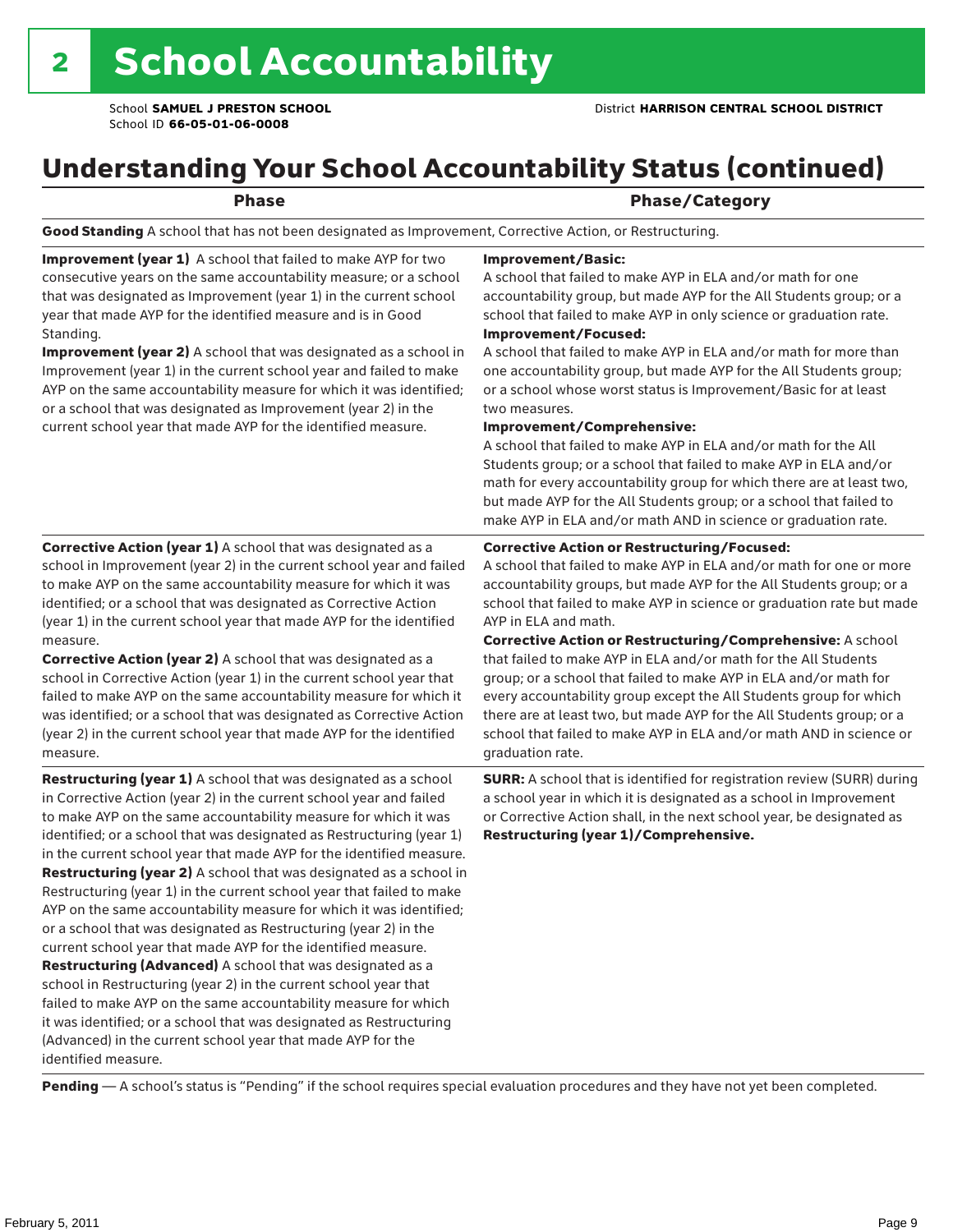# 2 School Accountability

School ID **66-05-01-06-0008**

### Summary

| <b>Overall Accountability</b><br>Status $(2010 - 11)$ | <b>In Good Standing</b> |                                                         |                        |  |  |  |
|-------------------------------------------------------|-------------------------|---------------------------------------------------------|------------------------|--|--|--|
|                                                       |                         | <b>Elementary/Middle Level</b>                          | <b>Secondary Level</b> |  |  |  |
|                                                       | FI A                    | In Good Standing                                        | ELA                    |  |  |  |
|                                                       | Math                    | In Good Standing                                        | Math                   |  |  |  |
|                                                       | Science                 | In Good Standing                                        | <b>Graduation Rate</b> |  |  |  |
| <b>Title I Part A Funding</b>                         |                         | <b>Years the School Received Title I Part A Funding</b> |                        |  |  |  |

**2008–09 2009–10 2010–11**

YES YES YES

### On which accountability measures did this school make Adequate Yearly Progress (AYP) and which groups made AYP on each measure?

|                                                     | <b>Elementary/Middle Level</b> |                         |               | <b>Secondary Level</b>   |             |                        |  |
|-----------------------------------------------------|--------------------------------|-------------------------|---------------|--------------------------|-------------|------------------------|--|
| <b>Student Groups</b>                               | English<br>Language Arts       | Mathematics             | Science       | English<br>Language Arts | Mathematics | <b>Graduation Rate</b> |  |
| <b>All Students</b>                                 | V                              |                         | V             |                          |             |                        |  |
| <b>Ethnicity</b>                                    |                                |                         |               |                          |             |                        |  |
| American Indian or Alaska Native                    |                                |                         |               |                          |             |                        |  |
| <b>Black or African American</b>                    |                                |                         |               |                          |             |                        |  |
| Hispanic or Latino                                  | ✔                              | $\overline{\mathbf{z}}$ |               |                          |             |                        |  |
| Asian or Native Hawaiian/Other Pacific<br>Islander  |                                |                         |               |                          |             |                        |  |
| White                                               | V                              | V                       |               |                          |             |                        |  |
| Multiracial                                         |                                |                         |               |                          |             |                        |  |
| <b>Other Groups</b>                                 |                                |                         |               |                          |             |                        |  |
| <b>Students with Disabilities</b>                   |                                |                         |               |                          |             |                        |  |
| Limited English Proficient                          |                                |                         |               |                          |             |                        |  |
| Economically Disadvantaged                          | V                              |                         |               |                          |             |                        |  |
| <b>Student groups making</b><br>AYP in each subject | $\vee$ 4 of 4                  | $\vee$ 4 of 4           | $\vee$ 1 of 1 |                          |             |                        |  |

#### AYP Status



Made AYP Using Safe Harbor Target

✘ Did not make AYP

— Insufficient Number of Students to Determine AYP Status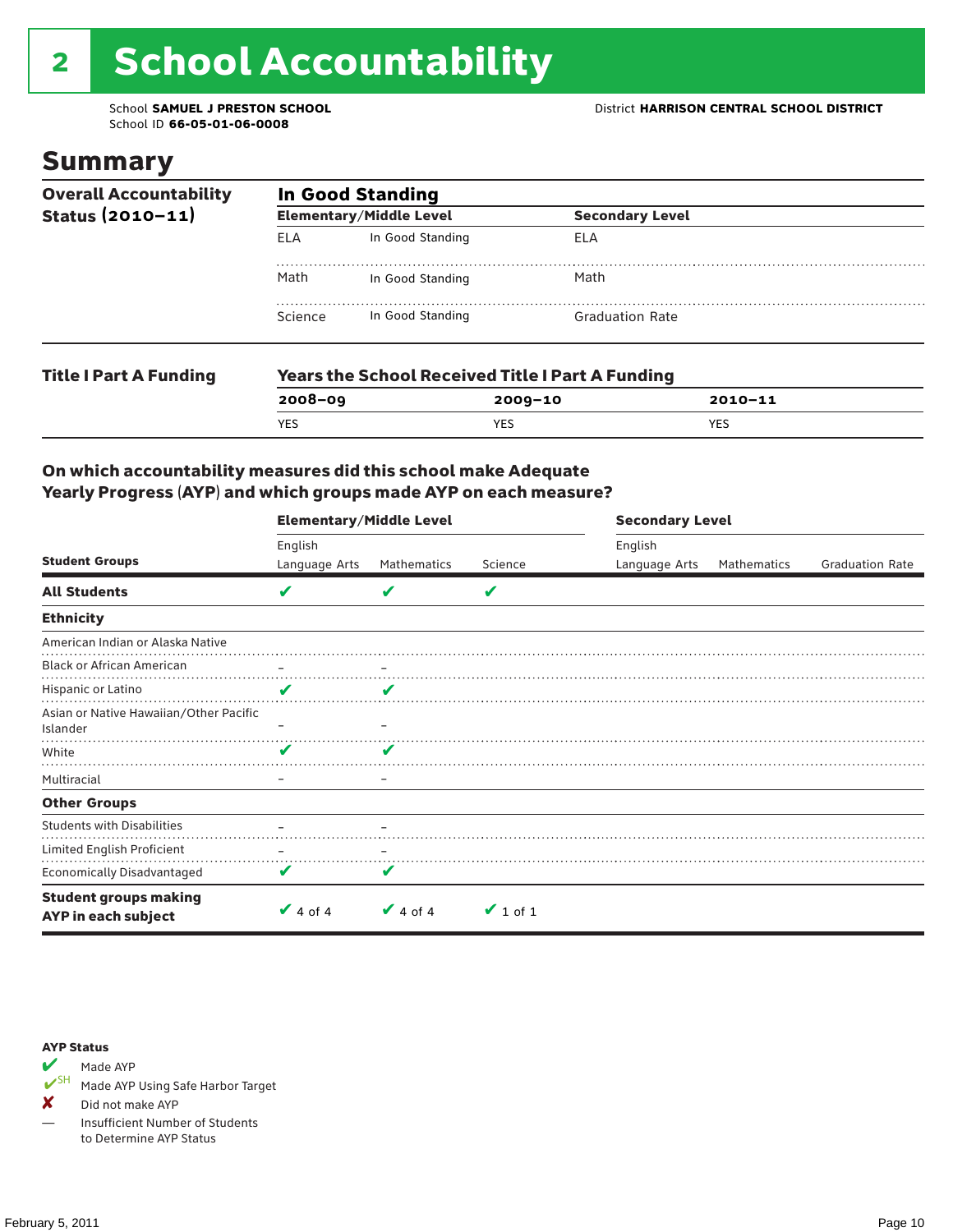## **Elementary/Middle-Level English Language Arts**

| <b>Accountability Status</b><br>for This Subject |        | In Good Standing                                   |
|--------------------------------------------------|--------|----------------------------------------------------|
| $(2010 - 11)$                                    |        |                                                    |
| <b>Accountability Measures</b>                   | 4 of 4 | Student groups making AYP in English language arts |
|                                                  |        | Made AYP                                           |

#### How did students in each accountability group perform on **elementary/middle-level English language arts accountability measures?**

|                                                          | <b>Participation</b><br><b>AYP</b> |           | <b>Test Performance</b> |                            | <b>Performance Objectives</b> |           |                    |             |
|----------------------------------------------------------|------------------------------------|-----------|-------------------------|----------------------------|-------------------------------|-----------|--------------------|-------------|
| <b>Student Group</b>                                     |                                    | Met       | Percentage              | Met                        | Performance                   | Effective | Safe Harbor Target |             |
| (Total: Continuous Enrollment)                           | <b>Status</b>                      | Criterion | <b>Tested</b>           | Criterion                  | Index                         | AMO       | $2009 - 10$        | $2010 - 11$ |
| <b>Accountability Groups</b>                             |                                    |           |                         |                            |                               |           |                    |             |
| <b>All Students (179:169)</b>                            | V                                  | V         | 100%                    | $\boldsymbol{\mathcal{L}}$ | 172                           | 147       |                    |             |
| <b>Ethnicity</b>                                         |                                    |           |                         |                            |                               |           |                    |             |
| American Indian or Alaska Native (0:0)                   |                                    |           |                         |                            |                               |           |                    |             |
| Black or African American (2:2)                          |                                    |           |                         |                            |                               |           |                    |             |
| Hispanic or Latino (52:48)                               | V                                  |           | 100%                    |                            | 169                           | 141       |                    |             |
| Asian or Native Hawaiian/Other Pacific<br>Islander (8:6) |                                    |           |                         |                            |                               |           |                    |             |
| White (116:113)                                          | V                                  | V         | 100%                    | V                          | 173                           | 145       |                    |             |
| Multiracial (1:0)                                        |                                    |           |                         |                            |                               |           |                    |             |
| <b>Other Groups</b>                                      |                                    |           |                         |                            |                               |           |                    |             |
| Students with Disabilities (28:27)                       |                                    |           |                         |                            |                               |           |                    |             |
| Limited English Proficient (20:17)                       |                                    |           |                         |                            |                               |           |                    |             |
| Economically Disadvantaged (39:34)                       | V                                  |           |                         | V                          | 165                           | 138       |                    |             |
| <b>Final AYP Determination</b>                           | $\vee$ 4 of 4                      |           |                         |                            |                               |           |                    |             |
| <b>Non-Accountability Groups</b>                         |                                    |           |                         |                            |                               |           |                    |             |
| Female (81:75)                                           |                                    |           | 100%                    |                            | 172                           | 144       |                    |             |
| Male (98:94)                                             |                                    |           | 100%                    |                            | 171                           | 145       |                    |             |
| Migrant (0:0)                                            |                                    |           |                         |                            |                               |           |                    |             |

#### Symbols

- Made AYP<br> **V**SH Made AVP Made AYP Using Safe Harbor Target
- X Did not make AYP
- Fewer Than 40 Total/Fewer Than 30 Continuous Enrollment
- ‡ Did not qualify for Safe Harbor

note: See *Useful Terms for Understanding Accountability*  for explanations and definitions of terms and table labels used on this page.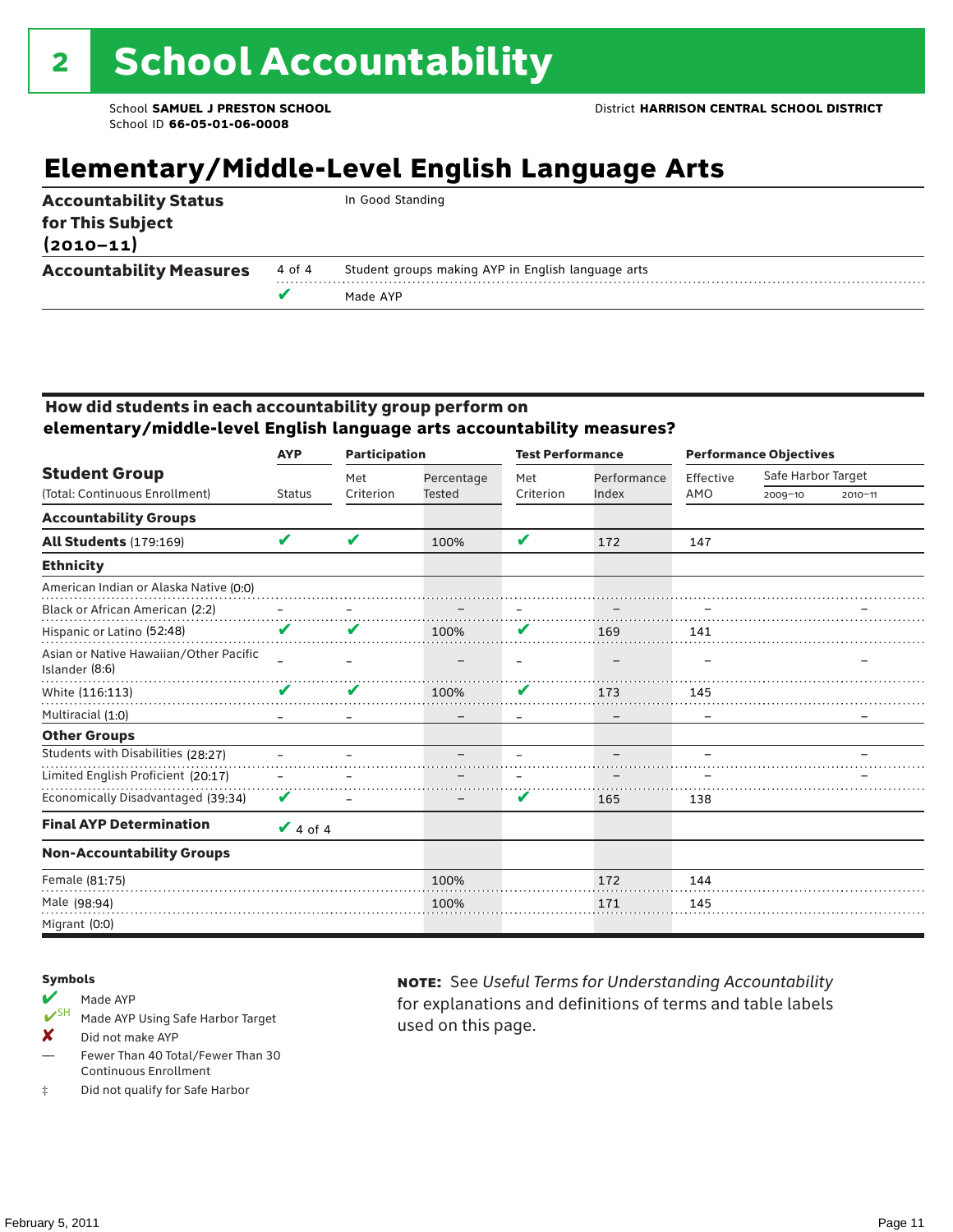## **Elementary/Middle-Level Mathematics**

| <b>Accountability Status</b><br>for This Subject<br>$(2010 - 11)$ |        | In Good Standing                         |
|-------------------------------------------------------------------|--------|------------------------------------------|
| <b>Accountability Measures</b>                                    | 4 of 4 | Student groups making AYP in mathematics |
|                                                                   |        | Made AYP                                 |
|                                                                   |        |                                          |

#### How did students in each accountability group perform on **elementary/middle-level mathematics accountability measures?**

|                                                          | <b>AYP</b>    | <b>Participation</b> |               | <b>Test Performance</b> |             | <b>Performance Objectives</b> |                    |             |  |
|----------------------------------------------------------|---------------|----------------------|---------------|-------------------------|-------------|-------------------------------|--------------------|-------------|--|
| <b>Student Group</b>                                     |               | Met                  | Percentage    | Met                     | Performance | Effective                     | Safe Harbor Target |             |  |
| (Total: Continuous Enrollment)                           | <b>Status</b> | Criterion            | <b>Tested</b> | Criterion               | Index       | AMO                           | $2009 - 10$        | $2010 - 11$ |  |
| <b>Accountability Groups</b>                             |               |                      |               |                         |             |                               |                    |             |  |
| <b>All Students (178:168)</b>                            | V             | V                    | 99%           | V                       | 191         | 127                           |                    |             |  |
| <b>Ethnicity</b>                                         |               |                      |               |                         |             |                               |                    |             |  |
| American Indian or Alaska Native (0:0)                   |               |                      |               |                         |             |                               |                    |             |  |
| Black or African American (2:2)                          |               |                      |               |                         |             |                               |                    |             |  |
| Hispanic or Latino (52:49)                               | V             | V                    | 98%           | V                       | 190         | 121                           |                    |             |  |
| Asian or Native Hawaiian/Other Pacific<br>Islander (8:6) |               |                      |               |                         |             |                               |                    |             |  |
| White (115:111)                                          | V             | V                    | 99%           | V                       | 191         | 125                           |                    |             |  |
| Multiracial (1:0)                                        |               |                      |               |                         |             |                               |                    |             |  |
| <b>Other Groups</b>                                      |               |                      |               |                         |             |                               |                    |             |  |
| Students with Disabilities (28:26)                       |               |                      |               |                         |             |                               |                    |             |  |
| Limited English Proficient (20:18)                       |               |                      |               |                         |             |                               |                    |             |  |
| Economically Disadvantaged (39:35)                       | V             |                      |               | V                       | 189         | 119                           |                    |             |  |
| <b>Final AYP Determination</b>                           | $\vee$ 4 of 4 |                      |               |                         |             |                               |                    |             |  |
| <b>Non-Accountability Groups</b>                         |               |                      |               |                         |             |                               |                    |             |  |
| Female (81:76)                                           |               |                      | 99%           |                         | 195         | 124                           |                    |             |  |
| Male (97:92)                                             |               |                      | 99%           |                         | 188         | 125                           |                    |             |  |
| Migrant (0:0)                                            |               |                      |               |                         |             |                               |                    |             |  |

#### Symbols

### Made AYP<br> **V**SH Made AVP

- Made AYP Using Safe Harbor Target
- X Did not make AYP
- Fewer Than 40 Total/Fewer Than 30 Continuous Enrollment
- ‡ Did not qualify for Safe Harbor

note: See *Useful Terms for Understanding Accountability*  for explanations and definitions of terms and table labels used on this page.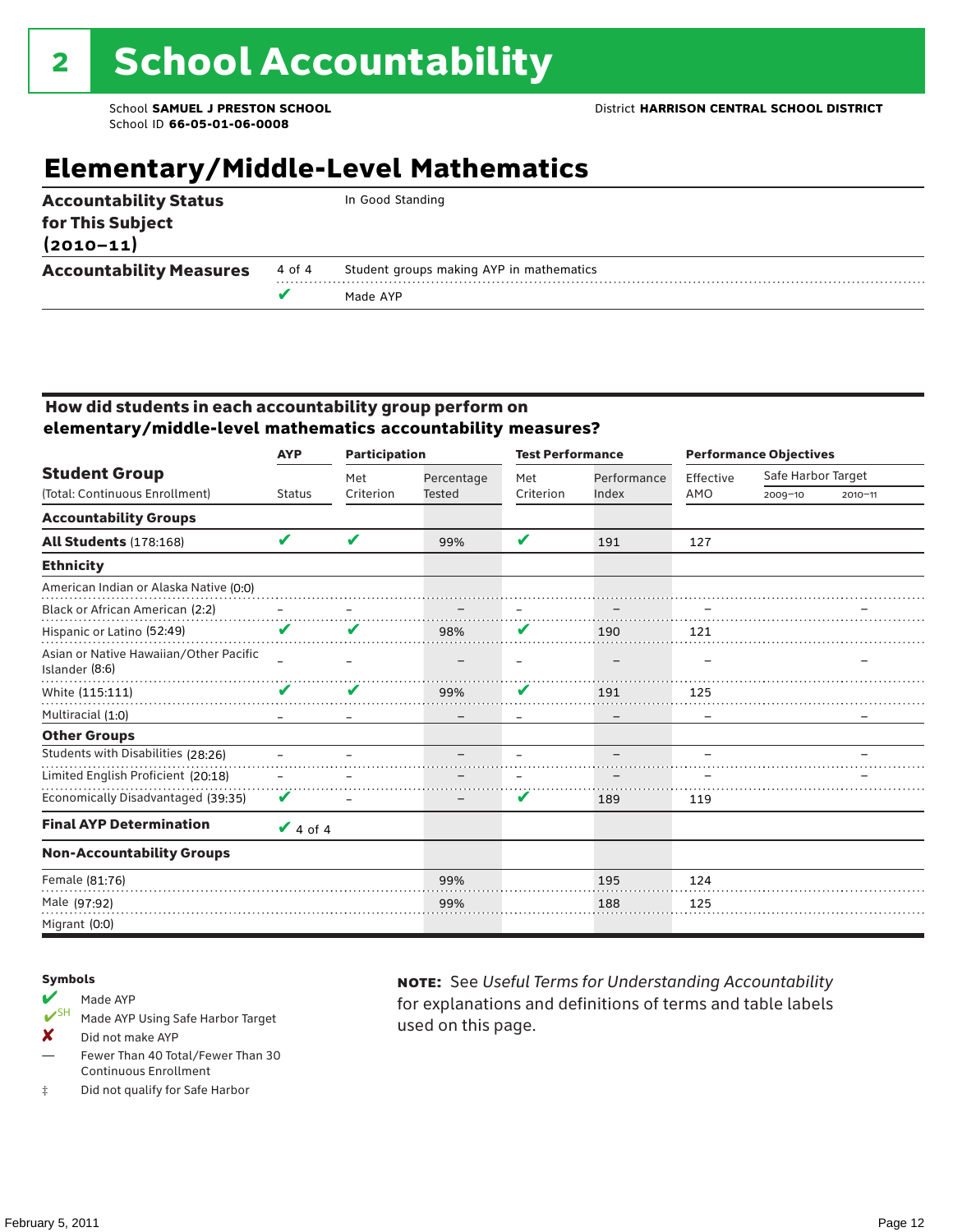## Elementary/Middle-Level Science

|        | In Good Standing                     |
|--------|--------------------------------------|
|        |                                      |
|        |                                      |
| 1 of 1 | Student groups making AYP in science |
|        | Made AYP                             |
|        | <b>Accountability Measures</b>       |

#### How did students in each accountability group perform on elementary/middle-level science accountability measures?

|                                                            | <b>AYP</b>    |                      | <b>Participation</b> |               | <b>Test Performance</b> |             | <b>Performance Objectives</b> |                 |             |
|------------------------------------------------------------|---------------|----------------------|----------------------|---------------|-------------------------|-------------|-------------------------------|-----------------|-------------|
| <b>Student Group</b>                                       |               | Safe Harbor          | Met                  | Percentage    | Met                     | Performance | State                         | Progress Target |             |
| (Total: Continuous Enrollment)                             |               | Status Qualification | Criterion            | <b>Tested</b> | Criterion               | Index       | Standard                      | $2009 - 10$     | $2010 - 11$ |
| <b>Accountability Groups</b>                               |               |                      |                      |               |                         |             |                               |                 |             |
| All Students (65:61)                                       | V             | Oualified            | V                    | 98%           | V                       | 187         | 100                           |                 |             |
| <b>Ethnicity</b>                                           |               |                      |                      |               |                         |             |                               |                 |             |
| American Indian or Alaska Native (0:0)                     |               |                      |                      |               |                         |             |                               |                 |             |
| Black or African American (1:1)                            |               |                      |                      |               |                         |             |                               |                 |             |
| Hispanic or Latino (17:14)                                 |               |                      |                      |               |                         |             |                               |                 |             |
| Asian or Native Hawaiian/Other Pacific<br>Islander $(2:1)$ |               |                      |                      |               |                         |             |                               |                 |             |
| White (45:45)                                              |               | Oualified            |                      | 100%          | V                       | 187         | 100                           |                 |             |
| Multiracial (0:0)                                          |               |                      |                      |               |                         |             |                               |                 |             |
| <b>Other Groups</b>                                        |               |                      |                      |               |                         |             |                               |                 |             |
| Students with Disabilities (12:10)                         |               |                      |                      |               |                         |             |                               |                 |             |
| Limited English Proficient (8:6)                           |               |                      |                      |               |                         |             |                               |                 |             |
| Economically Disadvantaged (15:12)                         |               |                      |                      |               |                         |             |                               |                 |             |
| <b>Final AYP Determination</b>                             | $\vee$ 1 of 1 |                      |                      |               |                         |             |                               |                 |             |
| <b>Non-Accountability Groups</b>                           |               |                      |                      |               |                         |             |                               |                 |             |
| Female (35:33)                                             |               |                      |                      |               |                         | 194         | 100                           |                 |             |
| Male (30:28)                                               |               |                      |                      |               |                         |             |                               |                 |             |
| Migrant (0:0)                                              |               |                      |                      |               |                         |             |                               |                 |             |

#### Symbols

- $M$  Made AYP
- X Did not make AYP

Fewer Than 40 Total/Fewer Than 30 Continuous Enrollment

note: See *Useful Terms for Understanding Accountability*  for explanations and definitions of terms and table labels used on this page.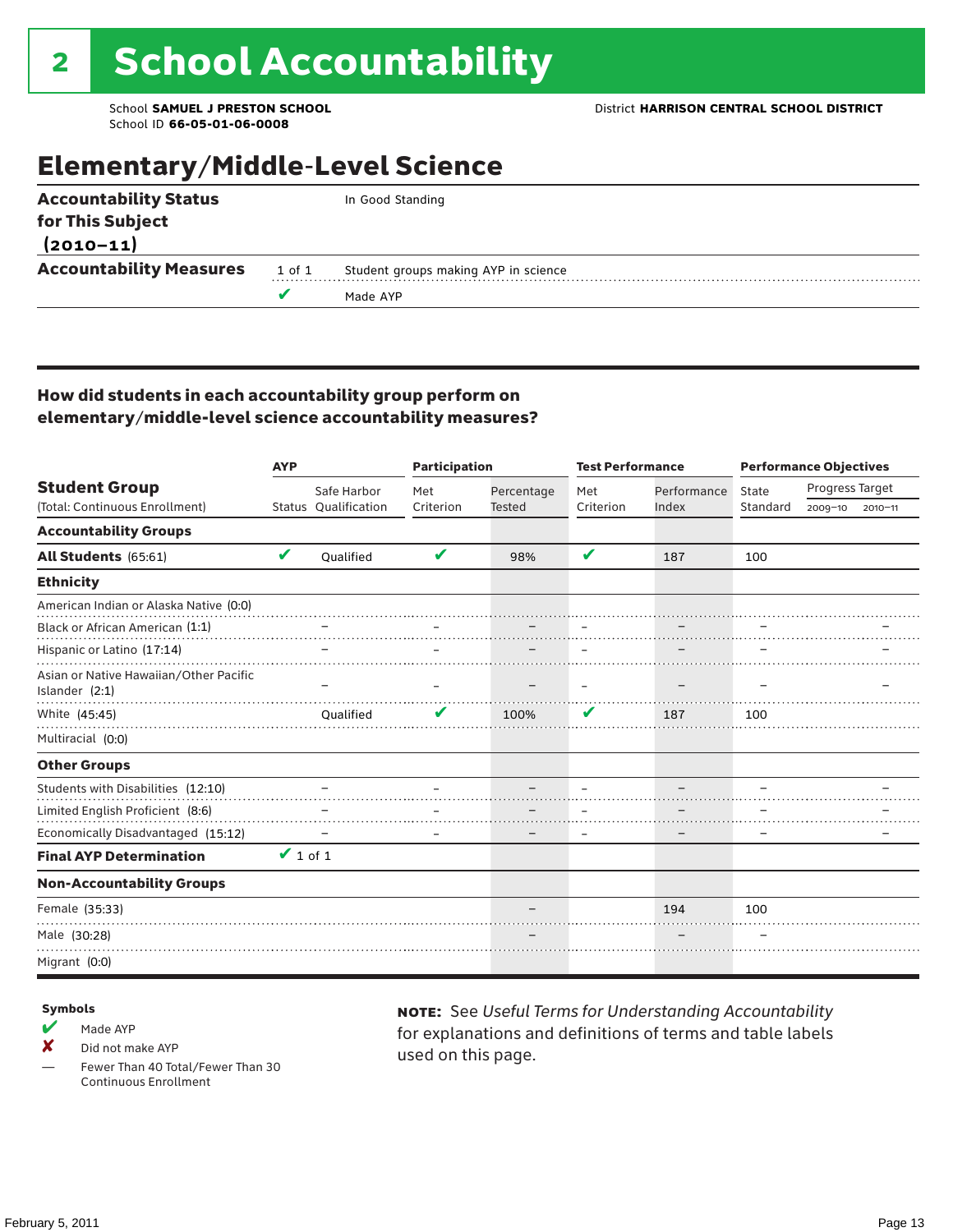### Summary of 2009–10 **School Performance**

Performance on the State assessments in English language arts, mathematics, and science at the elementary and middle levels is reported in terms of mean scores and the percentage of tested students scoring at or above Level 2, Level 3, and Level 4. Performance on the State assessments in ELA and mathematics at the secondary level is reported in terms of the percentage of students in a cohort scoring at these levels.

|                              |     | Percentage of students that<br>scored at or above Level 3 |    |  |  |  |  |  |  |  |  |
|------------------------------|-----|-----------------------------------------------------------|----|--|--|--|--|--|--|--|--|
| <b>English Language Arts</b> | 0%  | 100%                                                      |    |  |  |  |  |  |  |  |  |
| Grade 3                      | 57% |                                                           | 53 |  |  |  |  |  |  |  |  |
| Grade 4                      | 45% |                                                           | 64 |  |  |  |  |  |  |  |  |
| Grade 5                      | 58% |                                                           | 59 |  |  |  |  |  |  |  |  |
| <b>Mathematics</b>           |     |                                                           |    |  |  |  |  |  |  |  |  |
| Grade 3                      | 53% |                                                           | 53 |  |  |  |  |  |  |  |  |
| Grade 4                      | 66% |                                                           | 64 |  |  |  |  |  |  |  |  |
| Grade 5                      | 80% |                                                           | 59 |  |  |  |  |  |  |  |  |
| <b>Science</b>               |     |                                                           |    |  |  |  |  |  |  |  |  |
| Grade 4                      | 88% |                                                           | 64 |  |  |  |  |  |  |  |  |

School **SAMUEL J PRESTON SCHOOL** District **HARRISON CENTRAL SCHOOL DISTRICT**

#### About the Performance Level Descriptors

#### Level 1: Not Meeting Learning Standards.

Student performance does not demonstrate an understanding of the content expected in the subject and grade level.

#### Level 2: Partially Meeting Learning Standards.

Student performance demonstrates a partial understanding of the content expected in the subject and grade level.

#### Level 3: Meeting Learning Standards.

Student performance demonstrates an understanding of the content expected in the subject and grade level.

#### Level 4: Meeting Learning Standards with Distinction.

Student performance demonstrates a thorough understanding of the content expected in the subject and grade level.

#### How are Need/Resource Capacity (N/RC) categories determined?

Districts are divided into high, average, and low need categories based on their ability to meet the special needs of their students with local resources. Districts in the high need category are subdivided into four categories based on enrollment size and, in some cases, number of students per square mile. More information about the categories can be found in the *Report to the Governor and the Legislature on the Educational Status of the*  State's Schools at www.p12.nysed.gov/irts.

In this section, this school's performance is compared with<br>that of the school district and multigarhaals Statemide In this section, this school's performance is compared that of the school district and public schools Statewide.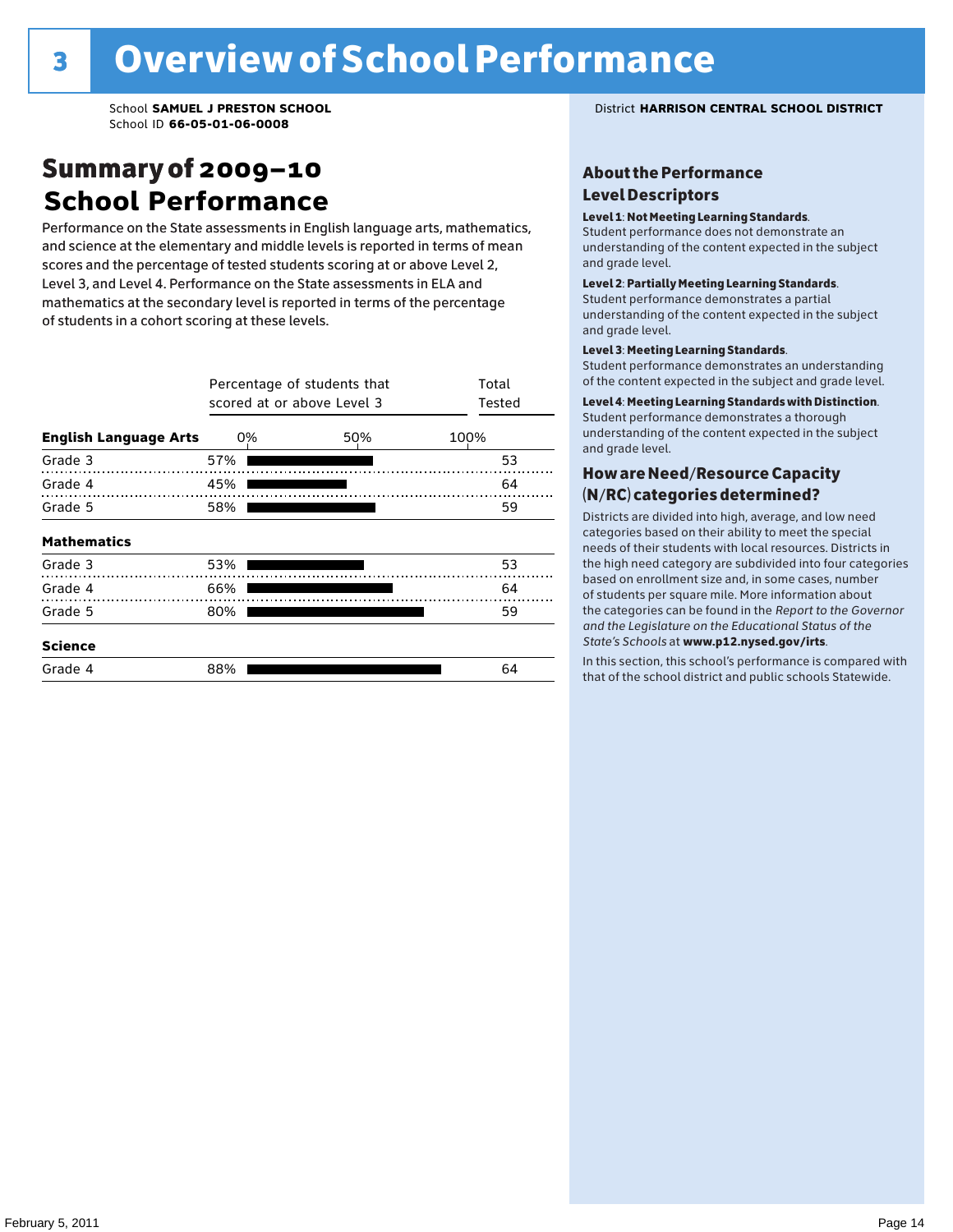## **This School's Results in Grade 3 English Language Arts**

|                                            |         | <b>This School</b> |          |                                 | <b>School District</b> |                                 |     | <b>NY State Public</b>          |            |                |  |  |  |
|--------------------------------------------|---------|--------------------|----------|---------------------------------|------------------------|---------------------------------|-----|---------------------------------|------------|----------------|--|--|--|
|                                            |         |                    |          | Percentage scoring at level(s): |                        | Percentage scoring at level(s): |     | Percentage scoring at level(s): |            |                |  |  |  |
|                                            | $2 - 4$ |                    | $3 - 4$  | 4                               | $2 - 4$                | $3 - 4$<br>$\overline{4}$       |     | $2 - 4$                         | $3 - 4$    | $\overline{4}$ |  |  |  |
| 2010 Mean Score: 670                       |         |                    |          | *Range: 643-780 662-780 694-780 |                        |                                 |     |                                 |            |                |  |  |  |
| 2009 Mean Score: 675<br>2009-10<br>2008-09 | 100%    | $92\%~97\%$        | 57%      | 82%<br>19% 13%                  | 96% 99%                | 89%<br>71%<br>30%               | 19% | 95%<br>86%                      | 76%<br>55% | 17% 11%        |  |  |  |
| Number of Tested Students:                 | 49      | 58                 | 49<br>30 | 10<br>8                         | 285<br>277             | 213<br>249<br>88                | 53  |                                 |            |                |  |  |  |

| <b>Results by</b>                               |        | 2009-10 School Year |                                 |     | 2008-09 School Year |                                 |         |     |  |  |
|-------------------------------------------------|--------|---------------------|---------------------------------|-----|---------------------|---------------------------------|---------|-----|--|--|
| <b>Student Group</b>                            | Total  |                     | Percentage scoring at level(s): |     | Total               | Percentage scoring at level(s): |         |     |  |  |
|                                                 | Tested | $2 - 4$             | $3 - 4$                         | 4   | Tested              | $2 - 4$                         | $3 - 4$ | 4   |  |  |
| <b>All Students</b>                             | 53     | 92%                 | 57%                             | 19% | 60                  | 97%                             | 82%     | 13% |  |  |
| Female                                          | 26     | 96%                 | 54%                             | 19% | 36                  | 100%                            | 89%     | 17% |  |  |
| Male                                            | 27     | 89%                 | 59%                             | 19% | 24                  | 92%                             | 71%     | 8%  |  |  |
| American Indian or Alaska Native                |        |                     |                                 |     |                     |                                 |         |     |  |  |
| <b>Black or African American</b>                | 1      |                     |                                 |     |                     |                                 |         |     |  |  |
| Hispanic or Latino                              | 14     |                     |                                 |     | 13                  |                                 |         |     |  |  |
| Asian or Native Hawaiian/Other Pacific Islander | 3      |                     |                                 |     | $\overline{2}$      |                                 |         |     |  |  |
| White                                           | 35     | 89%                 | 60%                             | 26% | 45                  | 96%                             | 87%     | 13% |  |  |
| Multiracial                                     |        |                     |                                 |     |                     |                                 |         |     |  |  |
| <b>Small Group Totals</b>                       | 18     | 100%                | 50%                             | 6%  | 15                  | 100%                            | 67%     | 13% |  |  |
| <b>General-Education Students</b>               | 48     | 94%                 | 56%                             | 17% | 49                  | 100%                            | 94%     | 16% |  |  |
| <b>Students with Disabilities</b>               | 5      | 80%                 | 60%                             | 40% | 11                  | 82%                             | 27%     | 0%  |  |  |
| English Proficient                              | 46     | 91%                 | 63%                             | 22% | 54                  | 98%                             | 87%     | 15% |  |  |
| Limited English Proficient                      | 7      | 100%                | 14%                             | 0%  | 6                   | 83%                             | 33%     | 0%  |  |  |
| Economically Disadvantaged                      | 10     | 90%                 | 60%                             | 10% | 10                  | 90%                             | 60%     | 10% |  |  |
| Not Disadvantaged                               | 43     | 93%                 | 56%                             | 21% | 50                  | 98%                             | 86%     | 14% |  |  |
| Migrant                                         |        |                     |                                 |     |                     |                                 |         |     |  |  |
| Not Migrant                                     | 53     | 92%                 | 57%                             | 19% | 60                  | 97%                             | 82%     | 13% |  |  |

**NOTES** 

The – symbol indicates that data for a group of students have been suppressed. If a group has fewer than five students,<br>data for that group and the next smallest group(s) are suppressed to protect the privacy of individual

| * These ranges are for 2009-10 data only. Ranges for the 2008-09 data are available in the 2008-09 Accountability and Overview Reports.<br><b>Other</b> |        | 2009-10 School Year         |         |     | 2008-09 School Year |                             |         |     |  |  |
|---------------------------------------------------------------------------------------------------------------------------------------------------------|--------|-----------------------------|---------|-----|---------------------|-----------------------------|---------|-----|--|--|
| <b>Assessments</b>                                                                                                                                      | Total  | Number scoring at level(s): |         |     | Total               | Number scoring at level(s): |         |     |  |  |
|                                                                                                                                                         | Tested | $2 - 4$                     | $3 - 4$ | 4   | Tested              | $2 - 4$                     | $3 - 4$ |     |  |  |
| New York State Alternate Assessment<br>(NYSAA): Grade 3 Equivalent                                                                                      | 0      |                             |         |     | 0                   |                             |         |     |  |  |
| New York State English as a Second Language<br>Achievement Test (NYSESLAT) <sup>+</sup> : Grade 3                                                       |        | N/A                         | N/A     | N/A |                     | N/A                         | N/A     | N/A |  |  |
|                                                                                                                                                         | Total  |                             |         |     | Total               |                             |         |     |  |  |
| Recently Arrived LEP Students NOT Tested on<br>the ELA NYSTP: Grade 3                                                                                   |        | N/A                         | N/A     | N/A | N/A                 | N/A                         | N/A     | N/A |  |  |

February 5, 2011 **Page 15** † These counts represent recently arrived LEP students who used the NYSESLAT to fulfill the English language arts participation requirement.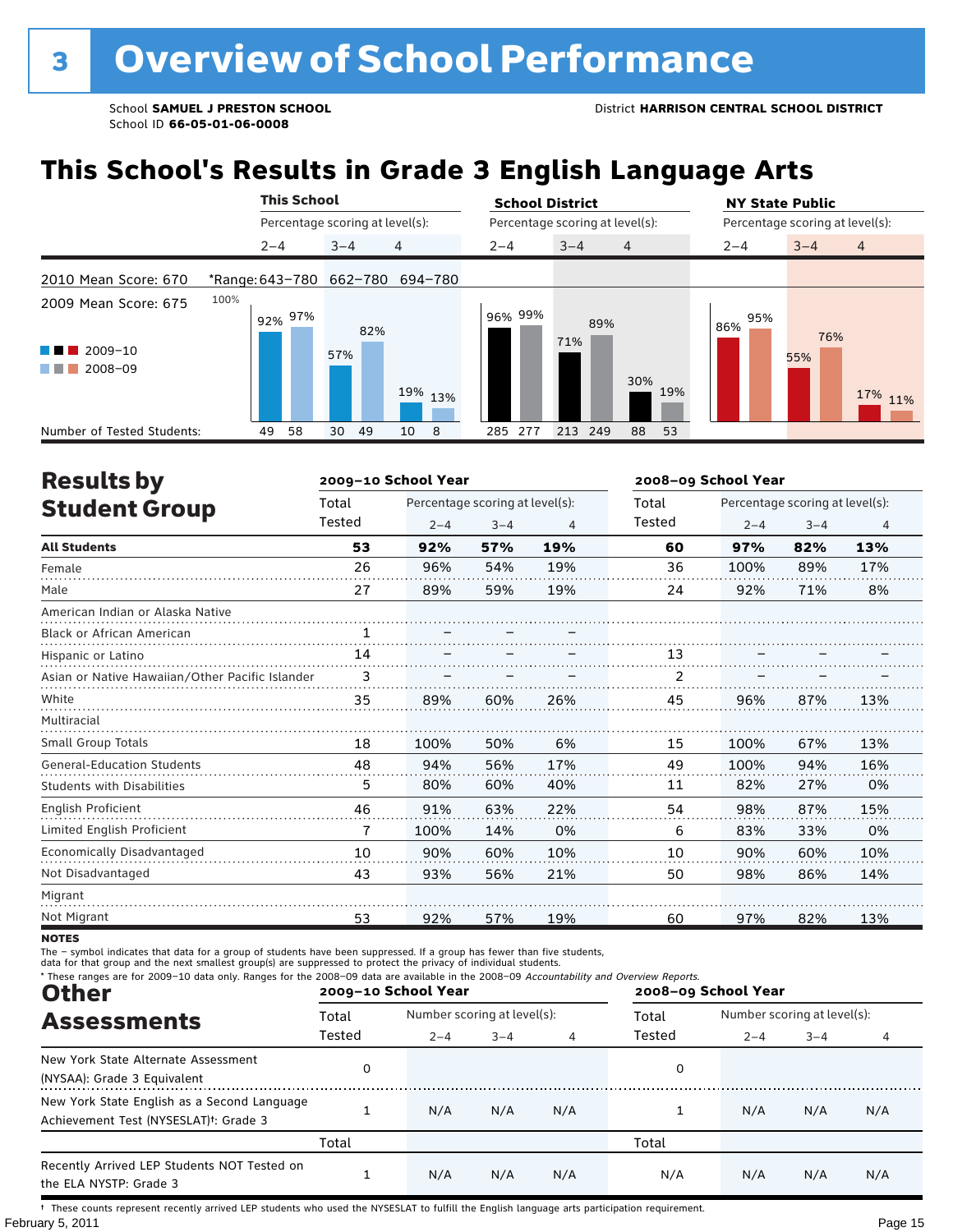## **This School's Results in Grade 3 Mathematics**

|                                                               |                         |         | <b>This School</b> |         |     |                                 | <b>School District</b>          |            |                |    | <b>NY State Public</b>          |            |                |  |  |
|---------------------------------------------------------------|-------------------------|---------|--------------------|---------|-----|---------------------------------|---------------------------------|------------|----------------|----|---------------------------------|------------|----------------|--|--|
|                                                               |                         |         |                    |         |     | Percentage scoring at level(s): | Percentage scoring at level(s): |            |                |    | Percentage scoring at level(s): |            |                |  |  |
|                                                               |                         | $2 - 4$ |                    | $3 - 4$ |     | 4                               | $2 - 4$                         | $3 - 4$    | $\overline{4}$ |    | $2 - 4$                         | $3 - 4$    | $\overline{4}$ |  |  |
| 2010 Mean Score: 687                                          | *Range: 661-770 684-770 |         |                    |         |     | 707-770                         |                                 |            |                |    |                                 |            |                |  |  |
| 2009 Mean Score: 688<br>$2009 - 10$<br>a ka<br>2008-09<br>. . | 100%                    |         | 96% 97%            | 53%     | 92% | 23% 28%                         | 97% 99%                         | 97%<br>78% | 33% 35%        |    | 99%<br>91%                      | 93%<br>59% | 24% 27%        |  |  |
| Number of Tested Students:                                    |                         | 51      | 59                 | 28      | 56  | 12 <sup>7</sup><br>17           | 282<br>289                      | 233 276    | 98             | 99 |                                 |            |                |  |  |

| <b>Results by</b>                               |        | 2009-10 School Year |                                 |     | 2008-09 School Year |                                 |         |     |  |  |
|-------------------------------------------------|--------|---------------------|---------------------------------|-----|---------------------|---------------------------------|---------|-----|--|--|
| <b>Student Group</b>                            | Total  |                     | Percentage scoring at level(s): |     | Total               | Percentage scoring at level(s): |         |     |  |  |
|                                                 | Tested | $2 - 4$             | $3 - 4$                         | 4   | Tested              | $2 - 4$                         | $3 - 4$ | 4   |  |  |
| <b>All Students</b>                             | 53     | 96%                 | 53%                             | 23% | 61                  | 97%                             | 92%     | 28% |  |  |
| Female                                          | 27     | 100%                | 41%                             | 19% | 35                  | 100%                            | 97%     | 31% |  |  |
| Male                                            | 26     | 92%                 | 65%                             | 27% | 26                  | 92%                             | 85%     | 23% |  |  |
| American Indian or Alaska Native                |        |                     |                                 |     |                     |                                 |         |     |  |  |
| <b>Black or African American</b>                | 1      |                     |                                 |     |                     |                                 |         |     |  |  |
| Hispanic or Latino                              | 15     |                     |                                 |     | 13                  |                                 |         |     |  |  |
| Asian or Native Hawaiian/Other Pacific Islander | 3      |                     |                                 |     |                     |                                 |         |     |  |  |
| White                                           | 34     | 97%                 | 62%                             | 26% | 46                  | 96%                             | 91%     | 30% |  |  |
| Multiracial                                     |        |                     |                                 |     |                     |                                 |         |     |  |  |
| <b>Small Group Totals</b>                       | 19     | 95%                 | 37%                             | 16% | 15                  | 100%                            | 93%     | 20% |  |  |
| <b>General-Education Students</b>               | 48     | 98%                 | 54%                             | 23% | 49                  | 100%                            | 98%     | 35% |  |  |
| <b>Students with Disabilities</b>               | 5      | 80%                 | 40%                             | 20% | 12                  | 83%                             | 67%     | 0%  |  |  |
| English Proficient                              | 45     | 96%                 | 53%                             | 24% | 54                  | 98%                             | 93%     | 30% |  |  |
| Limited English Proficient                      | 8      | 100%                | 50%                             | 13% | 7                   | 86%                             | 86%     | 14% |  |  |
| Economically Disadvantaged                      | 11     | 82%                 | 36%                             | 18% | 9                   | 89%                             | 89%     | 22% |  |  |
| Not Disadvantaged                               | 42     | 100%                | 57%                             | 24% | 52                  | 98%                             | 92%     | 29% |  |  |
| Migrant                                         |        |                     |                                 |     |                     |                                 |         |     |  |  |
| Not Migrant                                     | 53     | 96%                 | 53%                             | 23% | 61                  | 97%                             | 92%     | 28% |  |  |
|                                                 |        |                     |                                 |     |                     |                                 |         |     |  |  |

**NOTES** 

The – symbol indicates that data for a group of students have been suppressed. If a group has fewer than five students,<br>data for that group and the next smallest group(s) are suppressed to protect the privacy of individual

| <b>Other</b>                                                       |        | 2009-10 School Year |                             | 2008-09 School Year |        |         |                             |  |  |  |
|--------------------------------------------------------------------|--------|---------------------|-----------------------------|---------------------|--------|---------|-----------------------------|--|--|--|
| <b>Assessments</b>                                                 | Total  |                     | Number scoring at level(s): |                     | Total  |         | Number scoring at level(s): |  |  |  |
|                                                                    | Tested | $2 - 4$             | $3 - 4$                     |                     | Tested | $2 - 4$ | $3 - 4$                     |  |  |  |
| New York State Alternate Assessment<br>(NYSAA): Grade 3 Equivalent |        |                     |                             |                     |        |         |                             |  |  |  |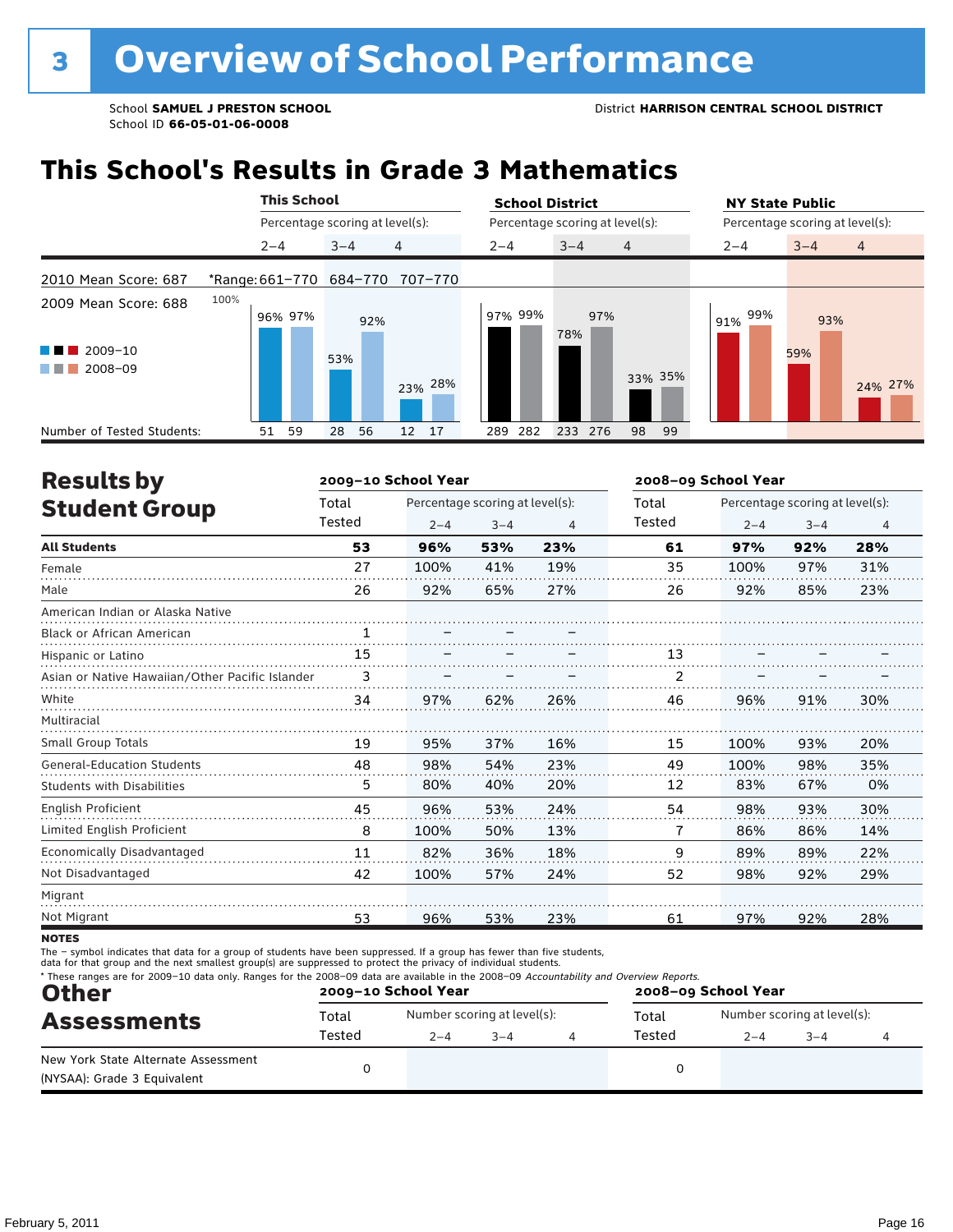## **This School's Results in Grade 4 English Language Arts**

|                                            |                                 |         | <b>This School</b>              |         |     |                |       | <b>School District</b><br><b>NY State Public</b> |         |         |                                 |     |                |     |         |  |                                 |                |    |
|--------------------------------------------|---------------------------------|---------|---------------------------------|---------|-----|----------------|-------|--------------------------------------------------|---------|---------|---------------------------------|-----|----------------|-----|---------|--|---------------------------------|----------------|----|
|                                            |                                 |         | Percentage scoring at level(s): |         |     |                |       |                                                  |         |         | Percentage scoring at level(s): |     |                |     |         |  | Percentage scoring at level(s): |                |    |
|                                            |                                 | $2 - 4$ |                                 | $3 - 4$ |     | $\overline{4}$ |       |                                                  | $2 - 4$ |         | $3 - 4$                         |     | $\overline{4}$ |     | $2 - 4$ |  | $3 - 4$                         | $\overline{4}$ |    |
| 2010 Mean Score: 663                       | *Range: 637-775 668-775 720-775 |         |                                 |         |     |                |       |                                                  |         |         |                                 |     |                |     |         |  |                                 |                |    |
| 2009 Mean Score: 668<br>2009-10<br>2008-09 | 100%                            |         | 94% 92%                         | 45%     | 76% |                | 0% 2% |                                                  |         | 97% 98% | 69%                             | 87% | 3%             | 16% | 92% 96% |  | 77%<br>57%                      | 6%             | 7% |
| Number of Tested Students:                 |                                 | 60      | 54                              | 29      | 45  | 0              |       |                                                  | 259     | 287     | 184 255                         |     | 9              | 46  |         |  |                                 |                |    |

| <b>Results by</b>                               |        | 2009-10 School Year |                                 |    | 2008-09 School Year |         |                                 |                |  |
|-------------------------------------------------|--------|---------------------|---------------------------------|----|---------------------|---------|---------------------------------|----------------|--|
| <b>Student Group</b>                            | Total  |                     | Percentage scoring at level(s): |    | Total               |         | Percentage scoring at level(s): |                |  |
|                                                 | Tested | $2 - 4$             | $3 - 4$                         | 4  | Tested              | $2 - 4$ | $3 - 4$                         | $\overline{4}$ |  |
| <b>All Students</b>                             | 64     | 94%                 | 45%                             | 0% | 59                  | 92%     | 76%                             | 2%             |  |
| Female                                          | 34     | 94%                 | 53%                             | 0% | 21                  | 95%     | 81%                             | 0%             |  |
| Male                                            | 30     | 93%                 | 37%                             | 0% | 38                  | 89%     | 74%                             | 3%             |  |
| American Indian or Alaska Native                |        |                     |                                 |    |                     |         |                                 |                |  |
| <b>Black or African American</b>                | 1      |                     |                                 |    |                     |         |                                 |                |  |
| Hispanic or Latino                              | 17     |                     |                                 |    | 21                  |         |                                 |                |  |
| Asian or Native Hawaiian/Other Pacific Islander | 1      |                     |                                 |    | 3                   |         |                                 |                |  |
| White                                           | 45     | 93%                 | 47%                             | 0% | 35                  | 89%     | 77%                             | 3%             |  |
| Multiracial                                     |        |                     |                                 |    |                     |         |                                 |                |  |
| <b>Small Group Totals</b>                       | 19     | 95%                 | 42%                             | 0% | 24                  | 96%     | 75%                             | 0%             |  |
| <b>General-Education Students</b>               | 51     | 100%                | 57%                             | 0% | 50                  | 98%     | 86%                             | 2%             |  |
| <b>Students with Disabilities</b>               | 13     | 69%                 | 0%                              | 0% | 9                   | 56%     | 22%                             | 0%             |  |
| <b>English Proficient</b>                       | 57     | 95%                 | 49%                             | 0% | 54                  | 93%     | 81%                             | 2%             |  |
| Limited English Proficient                      | 7      | 86%                 | 14%                             | 0% | 5                   | 80%     | 20%                             | 0%             |  |
| Economically Disadvantaged                      | 15     | 87%                 | 40%                             | 0% | 10                  | 90%     | 70%                             | 0%             |  |
| Not Disadvantaged                               | 49     | 96%                 | 47%                             | 0% | 49                  | 92%     | 78%                             | 2%             |  |
| Migrant                                         |        |                     |                                 |    |                     |         |                                 |                |  |
| Not Migrant                                     | 64     | 94%                 | 45%                             | 0% | 59                  | 92%     | 76%                             | 2%             |  |

**NOTES** 

The – symbol indicates that data for a group of students have been suppressed. If a group has fewer than five students,<br>data for that group and the next smallest group(s) are suppressed to protect the privacy of individual

| * These ranges are for 2009-10 data only. Ranges for the 2008-09 data are available in the 2008-09 Accountability and Overview Reports.<br><b>Other</b> |        | 2009-10 School Year         |     |     | 2008-09 School Year |                             |         |     |  |
|---------------------------------------------------------------------------------------------------------------------------------------------------------|--------|-----------------------------|-----|-----|---------------------|-----------------------------|---------|-----|--|
| <b>Assessments</b>                                                                                                                                      | Total  | Number scoring at level(s): |     |     | Total               | Number scoring at level(s): |         |     |  |
|                                                                                                                                                         | Tested | $2 - 4$<br>$3 - 4$          |     | 4   | Tested              | $2 - 4$                     | $3 - 4$ | 4   |  |
| New York State Alternate Assessment<br>(NYSAA): Grade 4 Equivalent                                                                                      | 0      |                             |     |     | 0                   |                             |         |     |  |
| New York State English as a Second Language<br>Achievement Test (NYSESLAT) <sup>†</sup> : Grade 4                                                       |        | N/A                         | N/A | N/A |                     | N/A                         | N/A     | N/A |  |
|                                                                                                                                                         | Total  |                             |     |     | Total               |                             |         |     |  |
| Recently Arrived LEP Students NOT Tested on<br>the ELA NYSTP: Grade 4                                                                                   |        | N/A                         | N/A | N/A | N/A                 | N/A                         | N/A     | N/A |  |

February 5, 2011 **Page 17** † These counts represent recently arrived LEP students who used the NYSESLAT to fulfill the English language arts participation requirement.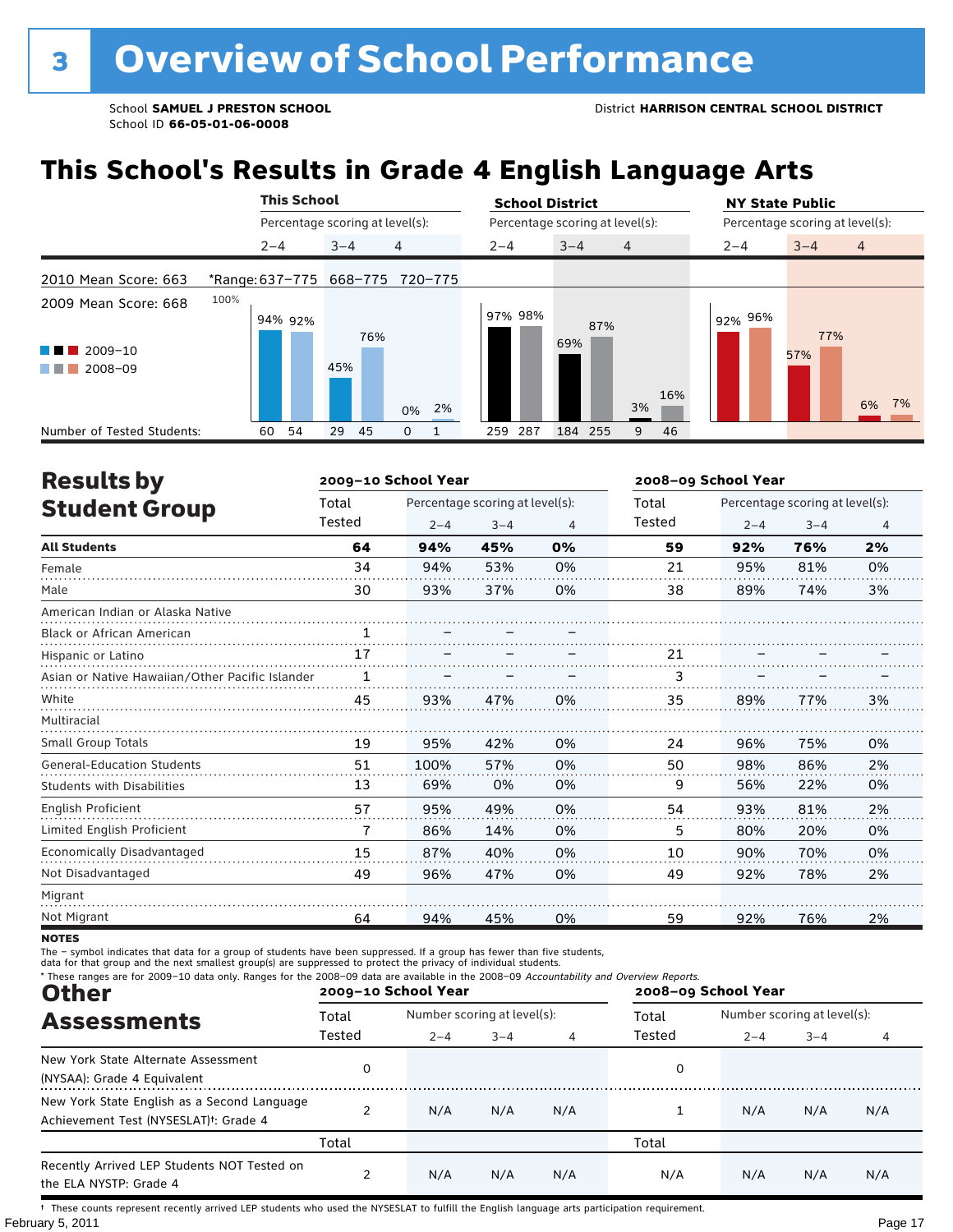## **This School's Results in Grade 4 Mathematics**

|                                                                             |      | <b>This School</b> |                                 |                                 | <b>School District</b> |                                 |            | <b>NY State Public</b>          |            |                |
|-----------------------------------------------------------------------------|------|--------------------|---------------------------------|---------------------------------|------------------------|---------------------------------|------------|---------------------------------|------------|----------------|
|                                                                             |      |                    | Percentage scoring at level(s): |                                 |                        | Percentage scoring at level(s): |            | Percentage scoring at level(s): |            |                |
|                                                                             |      | $2 - 4$            | $3 - 4$                         | 4                               | $2 - 4$                | $3 - 4$                         | 4          | $2 - 4$                         | $3 - 4$    | $\overline{4}$ |
| 2010 Mean Score: 686                                                        |      |                    |                                 | *Range: 636-800 676-800 707-800 |                        |                                 |            |                                 |            |                |
| 2009 Mean Score: 688<br>2009-10<br><b>CONTRACTOR</b><br>2008-09<br>a sa Tan | 100% | 97% 98%            | 95%<br>66%                      | 32%<br>19%                      | 97% 100%               | 97%<br>80%                      | 56%<br>39% | 95% 96%                         | 87%<br>64% | 35%<br>26%     |
| Number of Tested Students:                                                  |      | 58<br>62           | 56<br>42                        | 19<br>12 <sup>2</sup>           | 294<br>260             | 214 286                         | 103 165    |                                 |            |                |

| <b>Results by</b>                               |        | 2009-10 School Year |                                 |     | 2008-09 School Year |                                                                                        |         |     |  |
|-------------------------------------------------|--------|---------------------|---------------------------------|-----|---------------------|----------------------------------------------------------------------------------------|---------|-----|--|
| <b>Student Group</b>                            | Total  |                     | Percentage scoring at level(s): |     | Total               |                                                                                        |         |     |  |
|                                                 | Tested | $2 - 4$             | $3 - 4$                         | 4   | Tested              | Percentage scoring at level(s):<br>$2 - 4$<br>98%<br>95%<br>100%<br>100%<br>96%<br>98% | $3 - 4$ | 4   |  |
| <b>All Students</b>                             | 64     | 97%                 | 66%                             | 19% | 59                  |                                                                                        | 95%     | 32% |  |
| Female                                          | 34     | 100%                | 68%                             | 15% | 21                  |                                                                                        | 86%     | 19% |  |
| Male                                            | 30     | 93%                 | 63%                             | 23% | 38                  |                                                                                        | 100%    | 39% |  |
| American Indian or Alaska Native                |        |                     |                                 |     |                     |                                                                                        |         |     |  |
| <b>Black or African American</b>                | 1      |                     |                                 |     |                     |                                                                                        |         |     |  |
| Hispanic or Latino                              | 17     |                     |                                 |     | 21                  |                                                                                        |         |     |  |
| Asian or Native Hawaiian/Other Pacific Islander | 2      |                     |                                 |     | 3                   |                                                                                        |         |     |  |
| White                                           | 44     | 95%                 | 73%                             | 23% | 35                  |                                                                                        | 97%     | 34% |  |
| Multiracial                                     |        |                     |                                 |     |                     |                                                                                        |         |     |  |
| <b>Small Group Totals</b>                       | 20     | 100%                | 50%                             | 10% | 24                  |                                                                                        | 92%     | 29% |  |
| <b>General-Education Students</b>               | 52     | 100%                | 73%                             | 21% | 50                  |                                                                                        | 96%     | 38% |  |
| <b>Students with Disabilities</b>               | 12     | 83%                 | 33%                             | 8%  | 9                   | 100%                                                                                   | 89%     | 0%  |  |
| <b>English Proficient</b>                       | 56     | 96%                 | 71%                             | 21% | 53                  | 100%                                                                                   | 98%     | 34% |  |
| Limited English Proficient                      | 8      | 100%                | 25%                             | 0%  | 6                   | 83%                                                                                    | 67%     | 17% |  |
| Economically Disadvantaged                      | 15     | 93%                 | 47%                             | 0%  | 10                  | 90%                                                                                    | 80%     | 30% |  |
| Not Disadvantaged                               | 49     | 98%                 | 71%                             | 24% | 49                  | 100%                                                                                   | 98%     | 33% |  |
| Migrant                                         |        |                     |                                 |     |                     |                                                                                        |         |     |  |
| Not Migrant                                     | 64     | 97%                 | 66%                             | 19% | 59                  | 98%                                                                                    | 95%     | 32% |  |

**NOTES** 

The – symbol indicates that data for a group of students have been suppressed. If a group has fewer than five students,<br>data for that group and the next smallest group(s) are suppressed to protect the privacy of individual

| * These ranges are for 2009-10 data only. Ranges for the 2008-09 data are available in the 2008-09 Accountability and Overview Reports.<br><b>Other</b><br><b>Assessments</b> |        | 2009-10 School Year |                             | 2008-09 School Year |        |                             |        |  |  |
|-------------------------------------------------------------------------------------------------------------------------------------------------------------------------------|--------|---------------------|-----------------------------|---------------------|--------|-----------------------------|--------|--|--|
|                                                                                                                                                                               | Total  |                     | Number scoring at level(s): |                     | Total  | Number scoring at level(s): |        |  |  |
|                                                                                                                                                                               | Tested | $2 - 4$             | $3 - 4$                     |                     | Tested | $2 - 4$                     | $-3-4$ |  |  |
| New York State Alternate Assessment<br>(NYSAA): Grade 4 Equivalent                                                                                                            |        |                     |                             |                     |        |                             |        |  |  |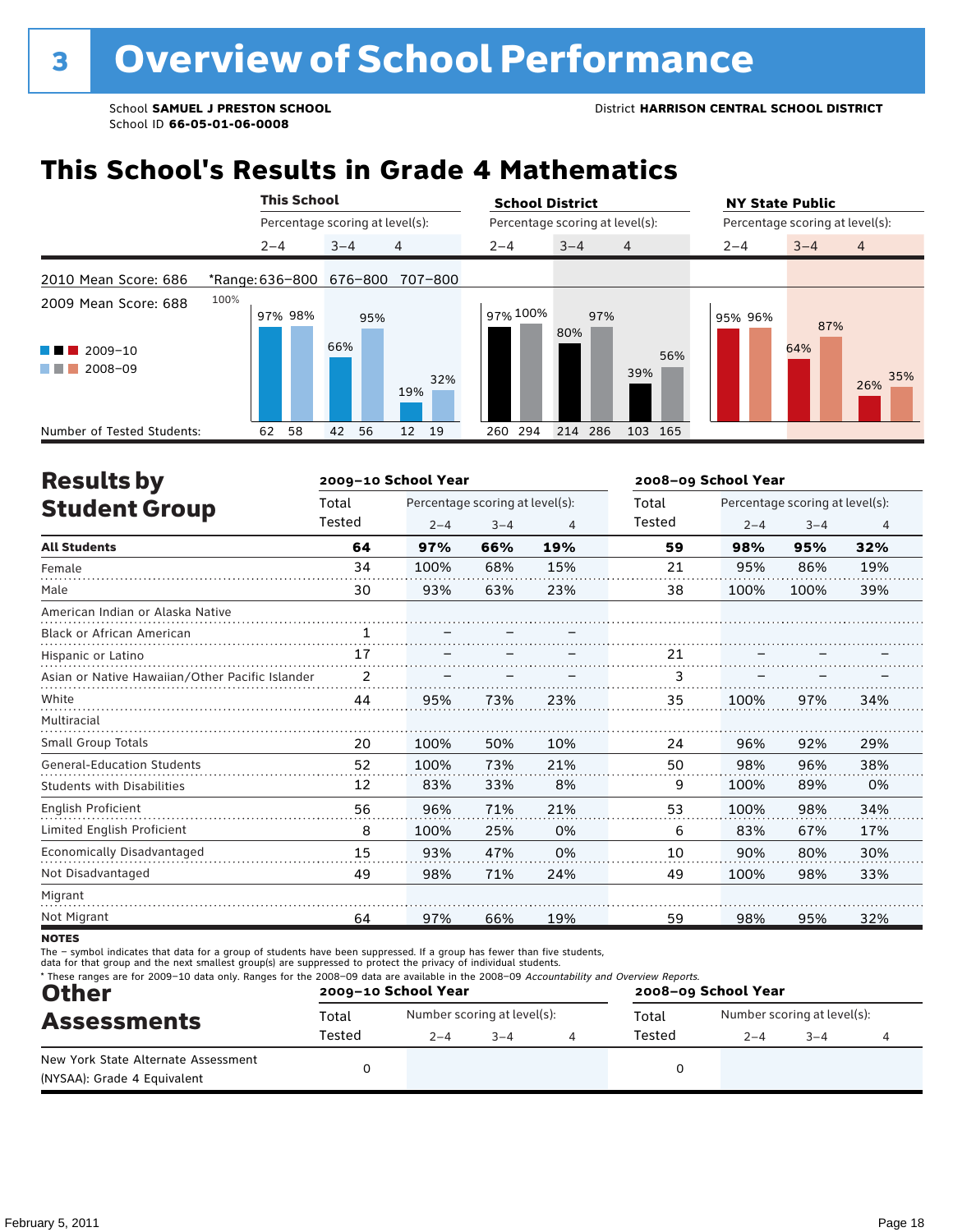## **This School's Results in Grade 4 Science**

|                                                          |               | <b>This School</b> |                                 |            | <b>School District</b> |                                 |                | <b>NY State Public</b>          |         |                |  |
|----------------------------------------------------------|---------------|--------------------|---------------------------------|------------|------------------------|---------------------------------|----------------|---------------------------------|---------|----------------|--|
|                                                          |               |                    | Percentage scoring at level(s): |            |                        | Percentage scoring at level(s): |                | Percentage scoring at level(s): |         |                |  |
|                                                          | $2 - 4$       |                    | $3 - 4$                         | 4          | $2 - 4$                | $3 - 4$                         | $\overline{4}$ | $2 - 4$                         | $3 - 4$ | $\overline{4}$ |  |
| 2010 Mean Score: 80                                      | Range: 45-100 |                    | $65 - 100$                      | $85 - 100$ |                        |                                 |                |                                 |         |                |  |
| 2009 Mean Score: 85<br>$2009 - 10$<br>a sa Ba<br>2008-09 | 100%          | 98% 98%            | 96%<br>88%                      | 64%<br>45% | 100% 99%               | 96% 97%                         | 85%<br>76%     | 97% 97%                         | 88% 88% | 55% 59%        |  |
| Number of Tested Students:                               | 63            | 55                 | 54<br>56                        | 29<br>36   | 290<br>266             | 255<br>283                      | 203<br>249     |                                 |         |                |  |

| <b>Results by</b>                               |              | 2009-10 School Year |                                 |     | 2008-09 School Year |         |                                 |     |  |
|-------------------------------------------------|--------------|---------------------|---------------------------------|-----|---------------------|---------|---------------------------------|-----|--|
| <b>Student Group</b>                            | Total        |                     | Percentage scoring at level(s): |     | Total               |         | Percentage scoring at level(s): |     |  |
|                                                 | Tested       | $2 - 4$             | $3 - 4$                         | 4   | Tested              | $2 - 4$ | $3 - 4$                         | 4   |  |
| <b>All Students</b>                             | 64           | 98%                 | 88%                             | 45% | 56                  | 98%     | 96%                             | 64% |  |
| Female                                          | 34           | 100%                | 94%                             | 53% | 20                  | 95%     | 95%                             | 60% |  |
| Male                                            | 30           | 97%                 | 80%                             | 37% | 36                  | 100%    | 97%                             | 67% |  |
| American Indian or Alaska Native                |              |                     |                                 |     |                     |         |                                 |     |  |
| <b>Black or African American</b>                | $\mathbf{1}$ |                     |                                 |     |                     |         |                                 |     |  |
| Hispanic or Latino                              | 16           |                     |                                 |     | 19                  |         |                                 |     |  |
| Asian or Native Hawaiian/Other Pacific Islander | 2            |                     |                                 |     | 3                   |         |                                 |     |  |
| White                                           | 45           | 98%                 | 89%                             | 49% | 34                  | 100%    | 97%                             | 65% |  |
| Multiracial                                     |              |                     |                                 |     |                     |         |                                 |     |  |
| <b>Small Group Totals</b>                       | 19           | 100%                | 84%                             | 37% | 22                  | 95%     | 95%                             | 64% |  |
| <b>General-Education Students</b>               | 53           | 100%                | 94%                             | 53% | 47                  | 98%     | 98%                             | 72% |  |
| <b>Students with Disabilities</b>               | 11           | 91%                 | 55%                             | 9%  | 9                   | 100%    | 89%                             | 22% |  |
| <b>English Proficient</b>                       | 57           | 98%                 | 88%                             | 49% | 51                  | 100%    | 98%                             | 67% |  |
| Limited English Proficient                      | 7            | 100%                | 86%                             | 14% | 5                   | 80%     | 80%                             | 40% |  |
| <b>Economically Disadvantaged</b>               | 14           | 93%                 | 86%                             | 29% | 9                   | 89%     | 89%                             | 67% |  |
| Not Disadvantaged                               | 50           | 100%                | 88%                             | 50% | 47                  | 100%    | 98%                             | 64% |  |
| Migrant                                         |              |                     |                                 |     |                     |         |                                 |     |  |
| Not Migrant                                     | 64           | 98%                 | 88%                             | 45% | 56                  | 98%     | 96%                             | 64% |  |

**NOTES** 

The – symbol indicates that data for a group of students have been suppressed. If a group has fewer than five students,<br>data for that group and the next smallest group(s) are suppressed to protect the privacy of individual

| <b>Other</b>                                                       |        | 2009-10 School Year |                             | 2008-09 School Year |                             |         |  |  |  |
|--------------------------------------------------------------------|--------|---------------------|-----------------------------|---------------------|-----------------------------|---------|--|--|--|
| <b>Assessments</b>                                                 | Total  |                     | Number scoring at level(s): | Total               | Number scoring at level(s): |         |  |  |  |
|                                                                    | Tested | $2 - 4$             | $3 - 4$                     | Tested              | $2 - 4$                     | $3 - 4$ |  |  |  |
| New York State Alternate Assessment<br>(NYSAA): Grade 4 Equivalent |        |                     |                             |                     |                             |         |  |  |  |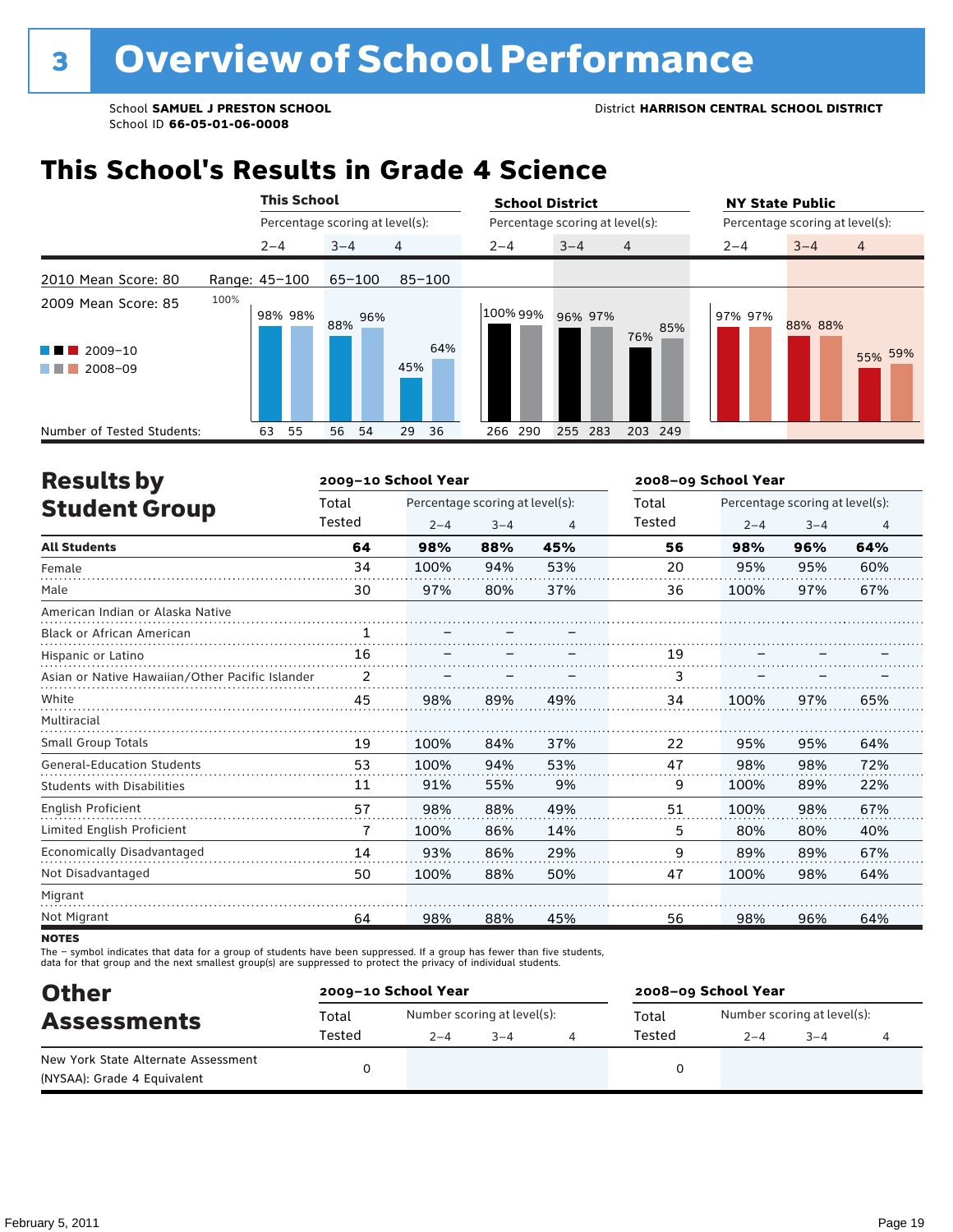## **This School's Results in Grade 5 English Language Arts**

|                            |                         | <b>This School</b> |                                 |         | <b>School District</b> |                                 |         | <b>NY State Public</b>          |                |  |  |
|----------------------------|-------------------------|--------------------|---------------------------------|---------|------------------------|---------------------------------|---------|---------------------------------|----------------|--|--|
|                            |                         |                    | Percentage scoring at level(s): |         |                        | Percentage scoring at level(s): |         | Percentage scoring at level(s): |                |  |  |
|                            | $2 - 4$                 |                    | $3 - 4$                         | 4       | $2 - 4$                | $3 - 4$<br>$\overline{4}$       | $2 - 4$ | $3 - 4$                         | $\overline{4}$ |  |  |
| 2010 Mean Score: 671       | *Range: 647-795 666-795 |                    |                                 | 700-795 |                        |                                 |         |                                 |                |  |  |
| 2009 Mean Score: 676       | 100%<br>88%             | 98%                | 89%                             |         | l 94% <sup>99%</sup> ⊧ | 94%                             | 88%     | 99%<br>82%                      |                |  |  |
| 2009-10<br>2008-09         |                         |                    | 58%                             | 8% 13%  |                        | 70%                             | 21% 22% | 52%                             | 13% 14%        |  |  |
| Number of Tested Students: | 52                      | 55                 | 34<br>50                        | 5       | 284<br>277             | 206 269<br>63                   | 64      |                                 |                |  |  |

| <b>Results by</b>                               |        | 2009-10 School Year |                                 |     | 2008-09 School Year |         |                                 |                |  |
|-------------------------------------------------|--------|---------------------|---------------------------------|-----|---------------------|---------|---------------------------------|----------------|--|
| <b>Student Group</b>                            | Total  |                     | Percentage scoring at level(s): |     | Total               |         | Percentage scoring at level(s): |                |  |
|                                                 | Tested | $2 - 4$             | $3 - 4$                         | 4   | Tested              | $2 - 4$ | $3 - 4$                         | $\overline{4}$ |  |
| <b>All Students</b>                             | 59     | 88%                 | 58%                             | 8%  | 56                  | 98%     | 89%                             | 13%            |  |
| Female                                          | 19     | 89%                 | 79%                             | 11% | 27                  | 96%     | 89%                             | 15%            |  |
| Male                                            | 40     | 88%                 | 48%                             | 8%  | 29                  | 100%    | 90%                             | 10%            |  |
| American Indian or Alaska Native                |        |                     |                                 |     |                     |         |                                 |                |  |
| <b>Black or African American</b>                |        |                     |                                 |     |                     |         |                                 |                |  |
| Hispanic or Latino                              | 19     |                     |                                 |     | 16                  |         |                                 |                |  |
| Asian or Native Hawaiian/Other Pacific Islander | 3      |                     |                                 |     |                     |         |                                 |                |  |
| White                                           | 36     | 86%                 | 53%                             | 11% | 38                  | 97%     | 89%                             | 16%            |  |
| Multiracial                                     | 1      |                     |                                 |     |                     |         |                                 |                |  |
| <b>Small Group Totals</b>                       | 23     | 91%                 | 65%                             | 4%  | 18                  | 100%    | 89%                             | 6%             |  |
| <b>General-Education Students</b>               | 49     | 94%                 | 67%                             | 10% | 51                  | 100%    | 92%                             | 14%            |  |
| <b>Students with Disabilities</b>               | 10     | 60%                 | 10%                             | 0%  | 5                   | 80%     | 60%                             | 0%             |  |
| English Proficient                              | 56     |                     |                                 |     | 51                  | 98%     | 92%                             | 14%            |  |
| Limited English Proficient                      | 3      |                     |                                 |     | 5                   | 100%    | 60%                             | 0%             |  |
| Economically Disadvantaged                      | 12     | 83%                 | 58%                             | 0%  | 14                  | 100%    | 93%                             | 0%             |  |
| Not Disadvantaged                               | 47     | 89%                 | 57%                             | 11% | 42                  | 98%     | 88%                             | 17%            |  |
| Migrant                                         |        |                     |                                 |     |                     |         |                                 |                |  |
| Not Migrant                                     | 59     | 88%                 | 58%                             | 8%  | 56                  | 98%     | 89%                             | 13%            |  |

**NOTES** 

The – symbol indicates that data for a group of students have been suppressed. If a group has fewer than five students,<br>data for that group and the next smallest group(s) are suppressed to protect the privacy of individual

| * These ranges are for 2009-10 data only. Ranges for the 2008-09 data are available in the 2008-09 Accountability and Overview Reports.<br><b>Other</b> |        | 2009-10 School Year         |         |     | 2008-09 School Year |                             |         |     |  |
|---------------------------------------------------------------------------------------------------------------------------------------------------------|--------|-----------------------------|---------|-----|---------------------|-----------------------------|---------|-----|--|
| <b>Assessments</b>                                                                                                                                      | Total  | Number scoring at level(s): |         |     | Total               | Number scoring at level(s): |         |     |  |
|                                                                                                                                                         | Tested | $2 - 4$                     | $3 - 4$ | 4   | Tested              | $2 - 4$                     | $3 - 4$ | 4   |  |
| New York State Alternate Assessment<br>(NYSAA): Grade 5 Equivalent                                                                                      | 0      |                             |         |     |                     |                             |         |     |  |
| New York State English as a Second Language<br>Achievement Test (NYSESLAT) <sup>+</sup> : Grade 5                                                       | 0      | N/A                         | N/A     | N/A |                     | N/A                         | N/A     | N/A |  |
|                                                                                                                                                         | Total  |                             |         |     | Total               |                             |         |     |  |
| Recently Arrived LEP Students NOT Tested on<br>the ELA NYSTP: Grade 5                                                                                   | 0      | N/A                         | N/A     | N/A | N/A                 | N/A                         | N/A     | N/A |  |

February 5, 2011 **Page 20** † These counts represent recently arrived LEP students who used the NYSESLAT to fulfill the English language arts participation requirement.